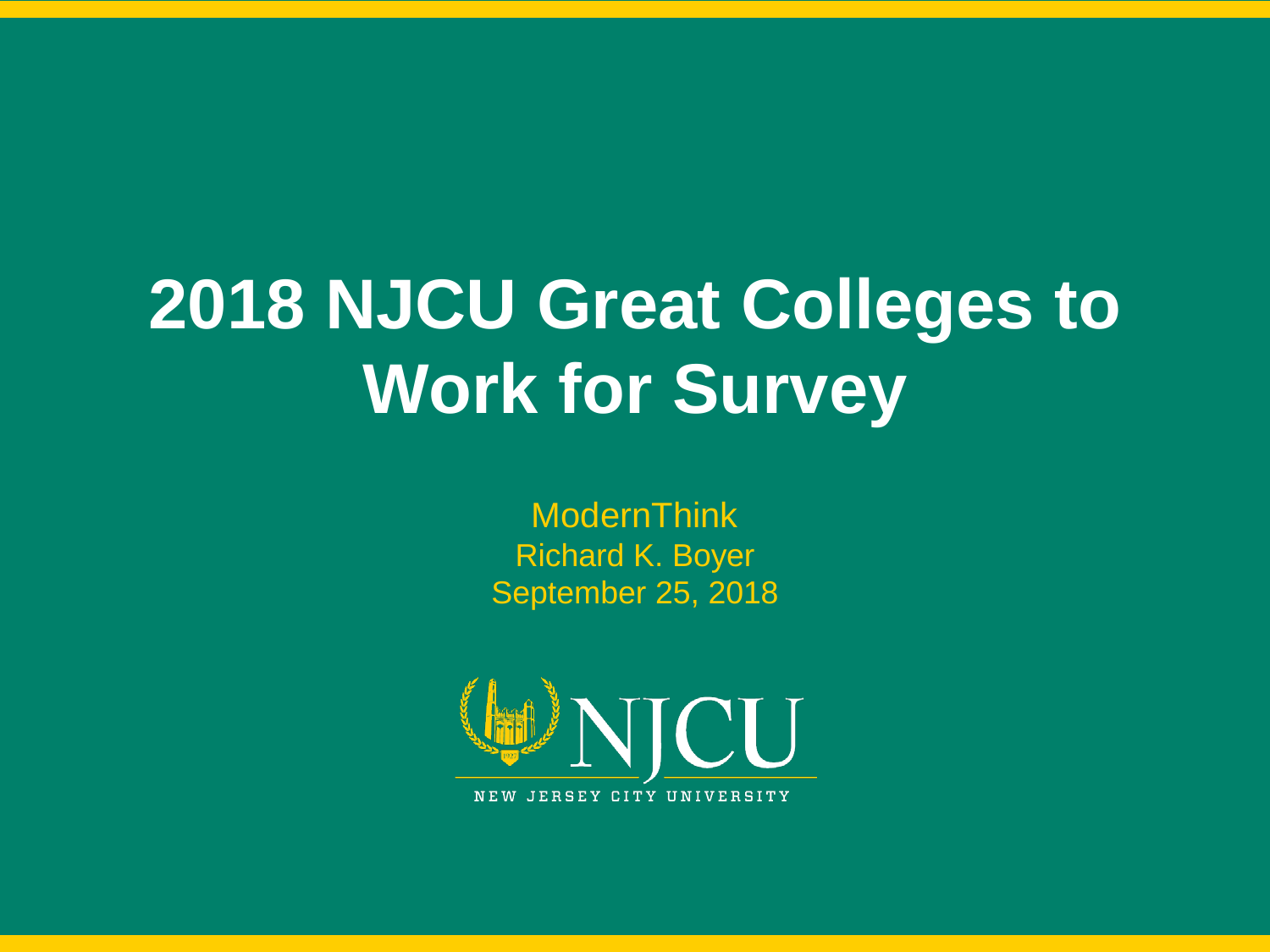#### **Session Objectives**

- Strategic Linkages
- The ModernThink Higher Education Insight Survey<sup>©</sup>
- SWOT Analysis & Key Findings
- Recommendations
- Q&A

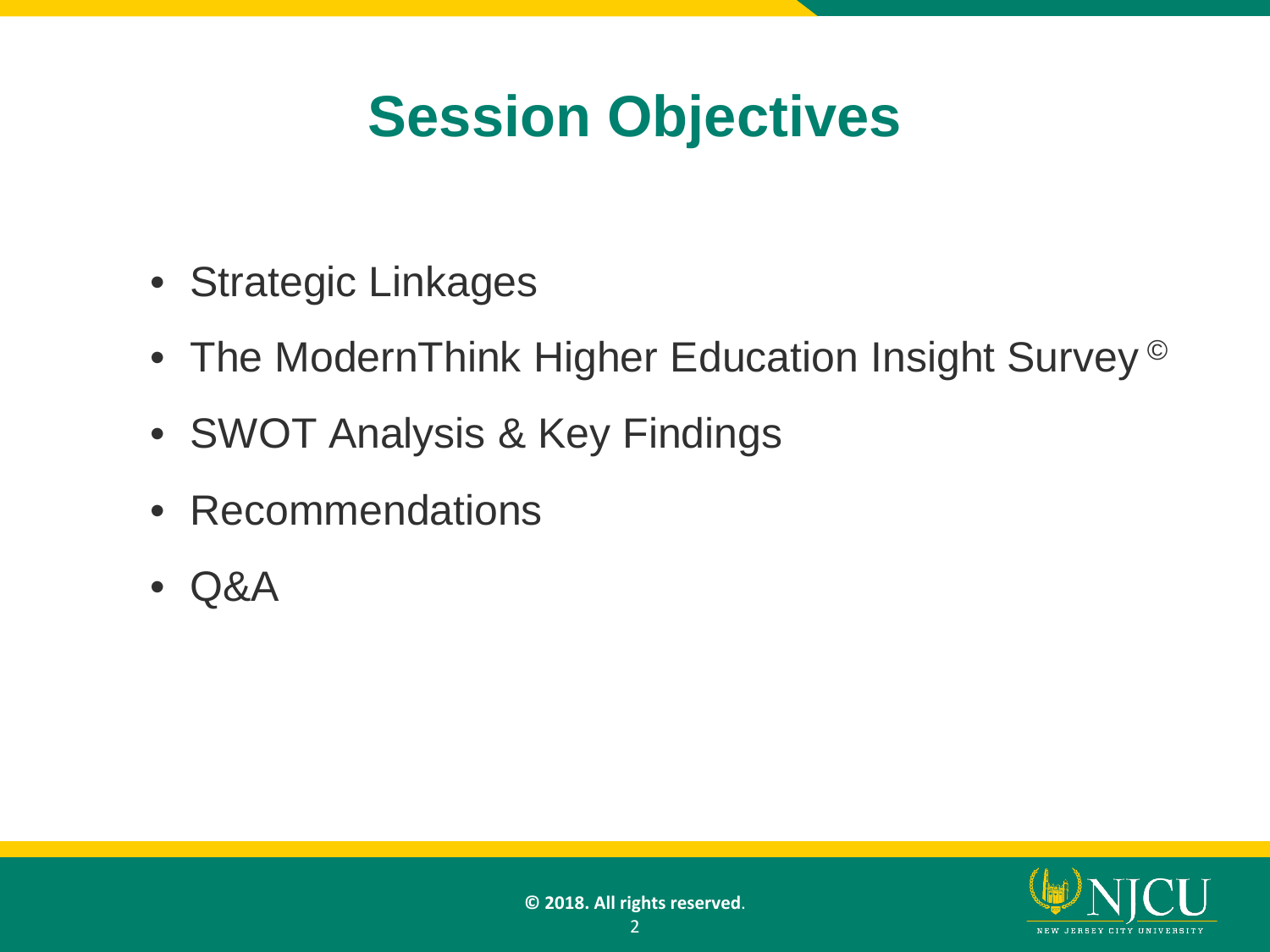#### **Strategic Linkages**

- Strategic Planning
- Accreditation
- Board Mandate
- Leadership Transition
- Mission/Vision/Values
- Campus Climate

*"It isn't that they can't see the solution. It's that they can't see the problem."*

- G. K. Chesterton

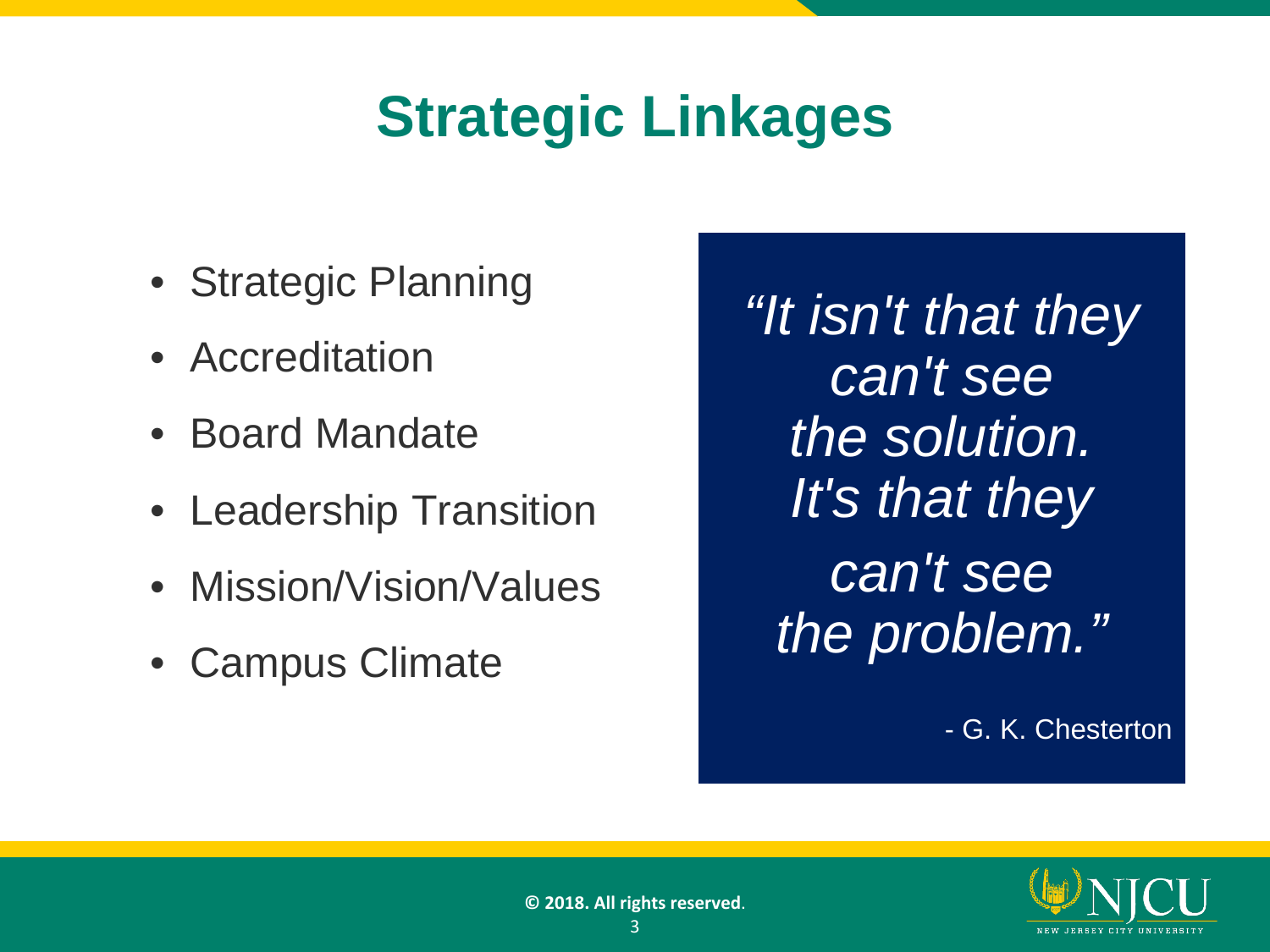## **Survey Overview**

- **Methodology** 
	- Online survey administered February 12 – March 9, 2018
- *Response Rates*
	- *2018 Overall response rate: 394/917 – 43%*
- *Benchmark*
	- *2018 Honor Roll 3,000-9,999*
	- *2018 Carnegie Master's*



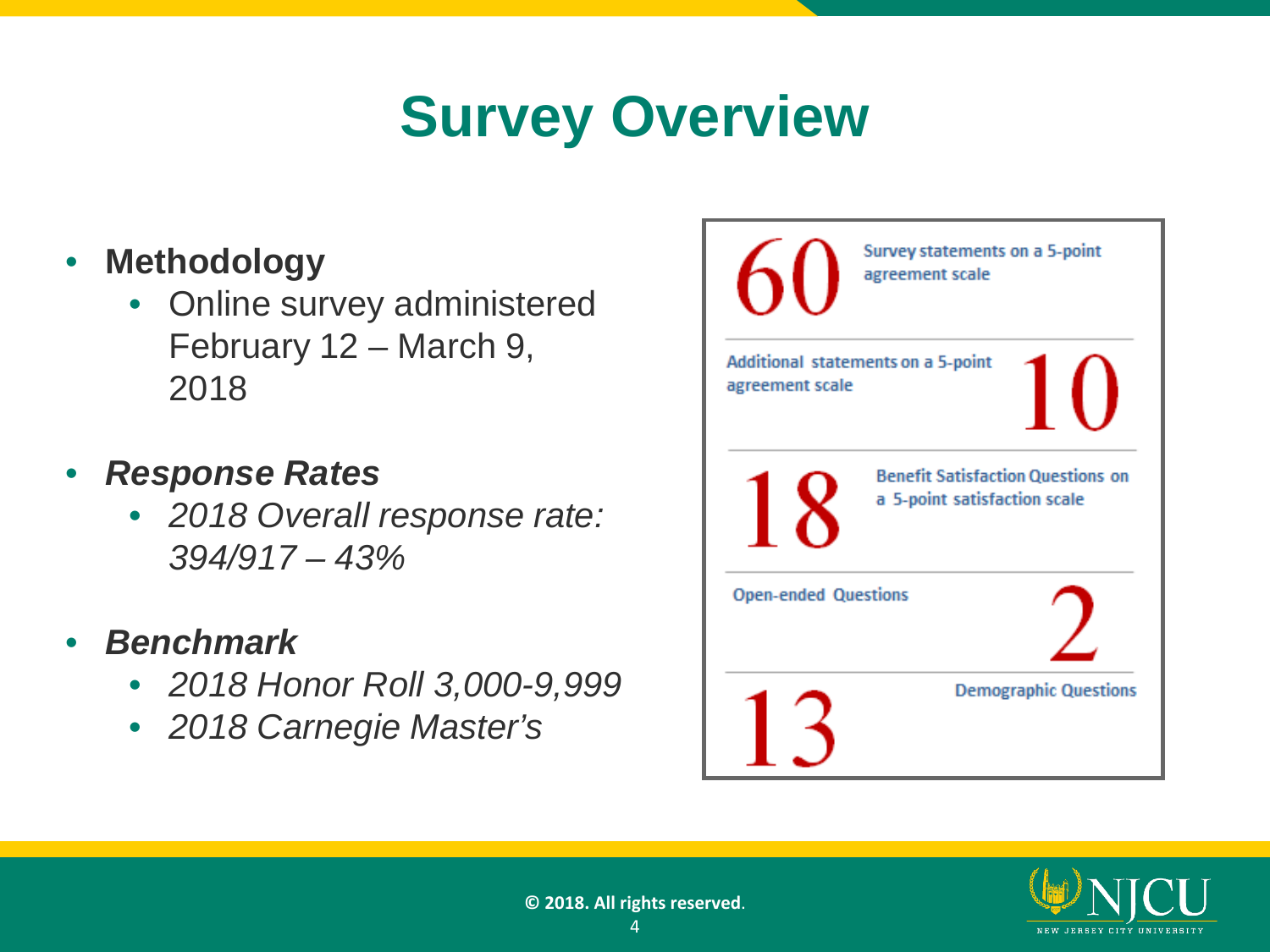#### **Response Rates**

| <b>Job Category</b>                     | <b>Total</b> | <b>Responded</b> | <b>Percentage</b> |
|-----------------------------------------|--------------|------------------|-------------------|
| <b>All Employees</b>                    | 917<br>394   |                  | 43%               |
| <b>Administration</b>                   | 97           | 75               | 77%               |
| <b>Faculty</b>                          | 291          |                  | 37%               |
| <b>Exempt Professional Staff</b><br>141 |              | 86               | 61%               |
| <b>Non-exempt Staff</b>                 | 388          | 124              | 32%               |

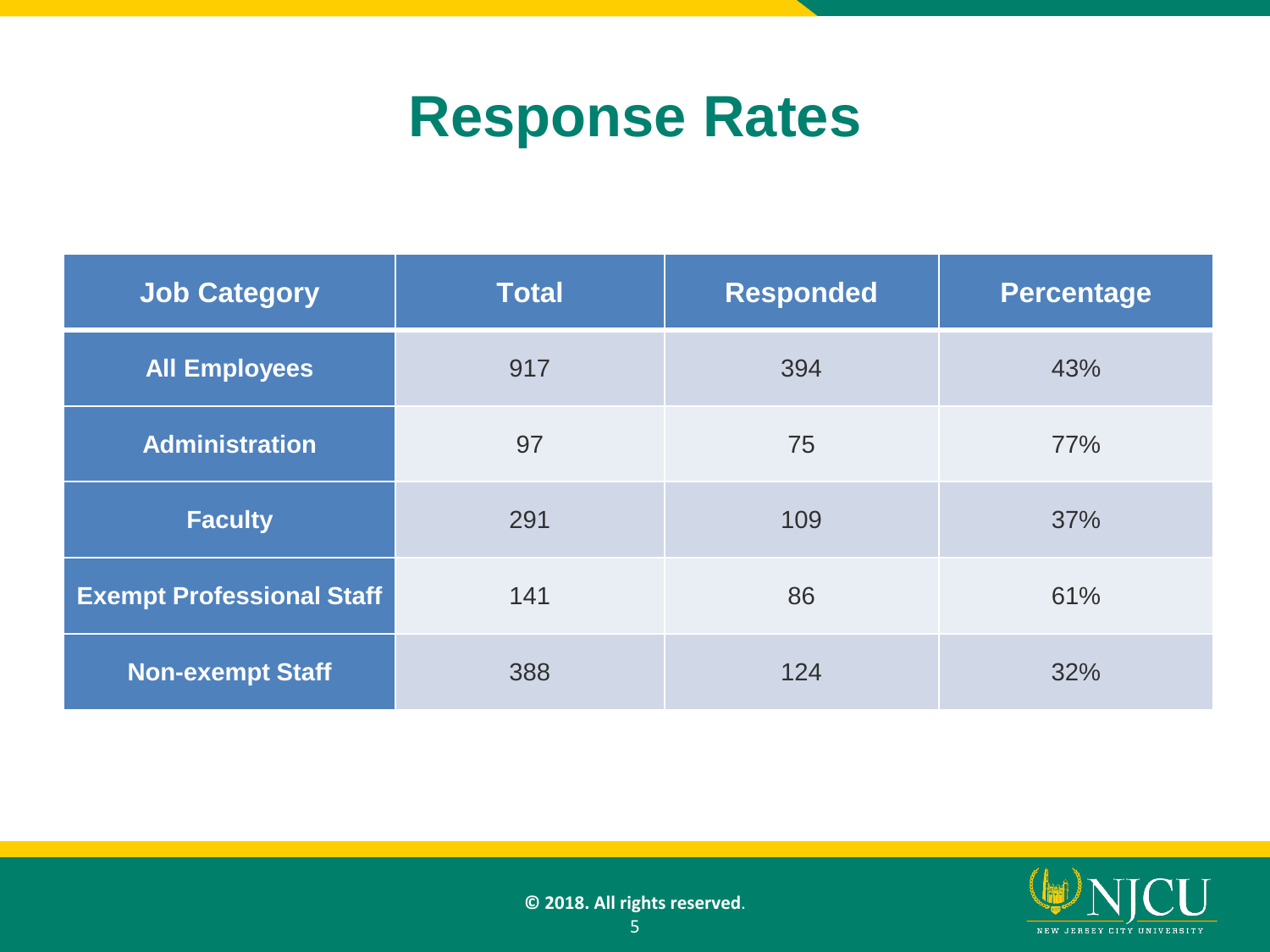#### **Response Guidelines**

**Response Options:** *Strongly Agree, Agree, Sometimes Agree/Sometimes Disagree, Disagree, Strongly Disagree, Not Applicable*

**Positive Responses**

*Strongly Agree, Agree*

#### **Negative Responses**

*Strongly Disagree, Disagree*

| <b>Guideline Score</b> | <b>Description</b>            | <b>Guideline Score</b> |
|------------------------|-------------------------------|------------------------|
| $75% +$                | <b>Very Good to Excellent</b> | $< 10\%$               |
| $65 - 74%$             | Good                          | $10 - 14\%$            |
| $55 - 64%$             | <b>Fair to Mediocre</b>       | $15 - 19%$             |
| $45 - 54\%$            | <b>Warrants Attention</b>     | $20 - 29%$             |
| < 45%                  | Poor                          | $30\% +$               |

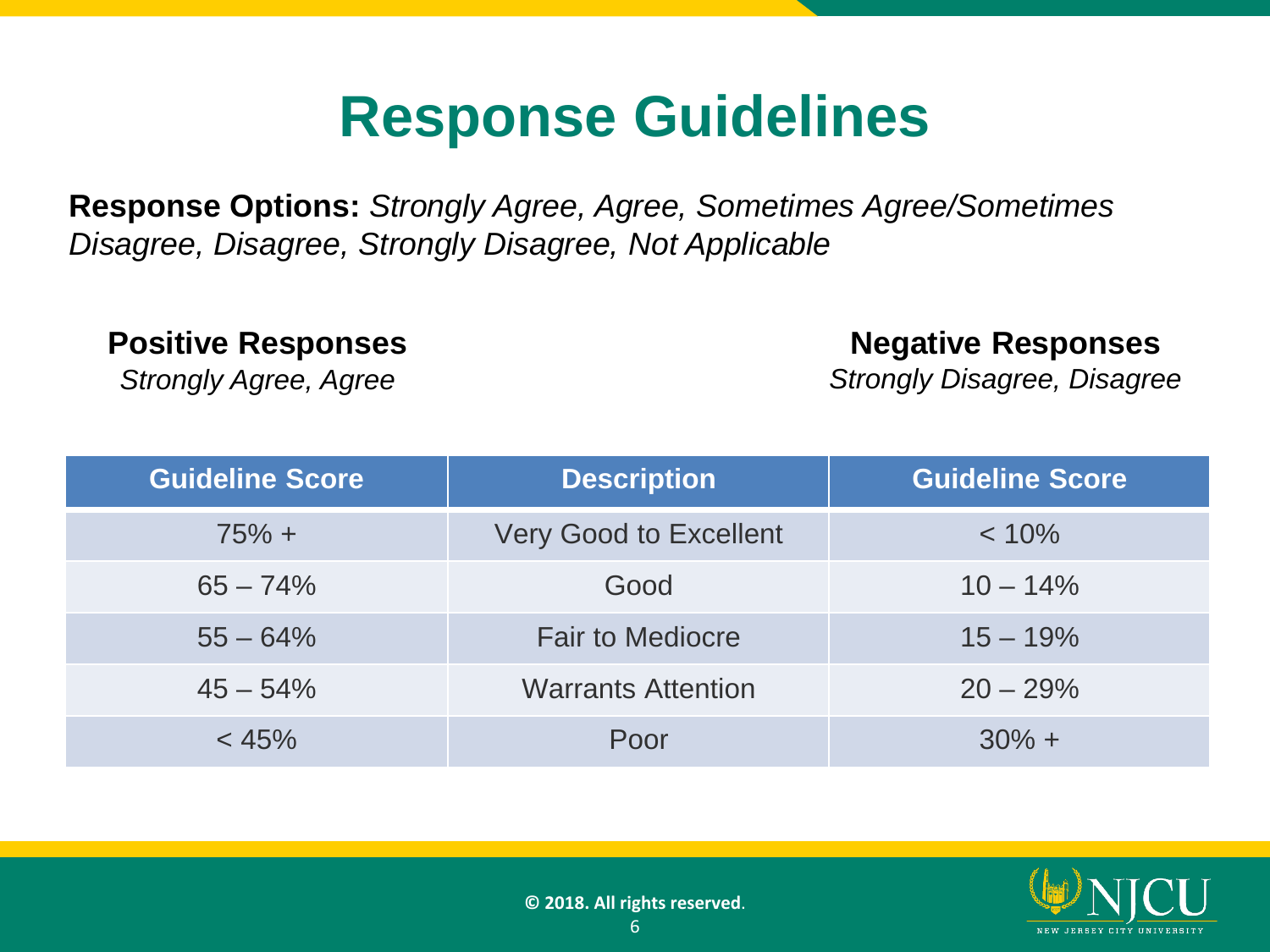#### **Survey Definitions**

**Institution** refers to the entire University.

**Department** refers to the most immediate unit or area in which you work.

**Senior Leadership** refers to the President and her direct reports.

**Supervisor/Department Chair (for Staff)** refers to the individual to whom you directly report.

**Supervisor/Department Chair (for Faculty)** refers to the chair of your department.

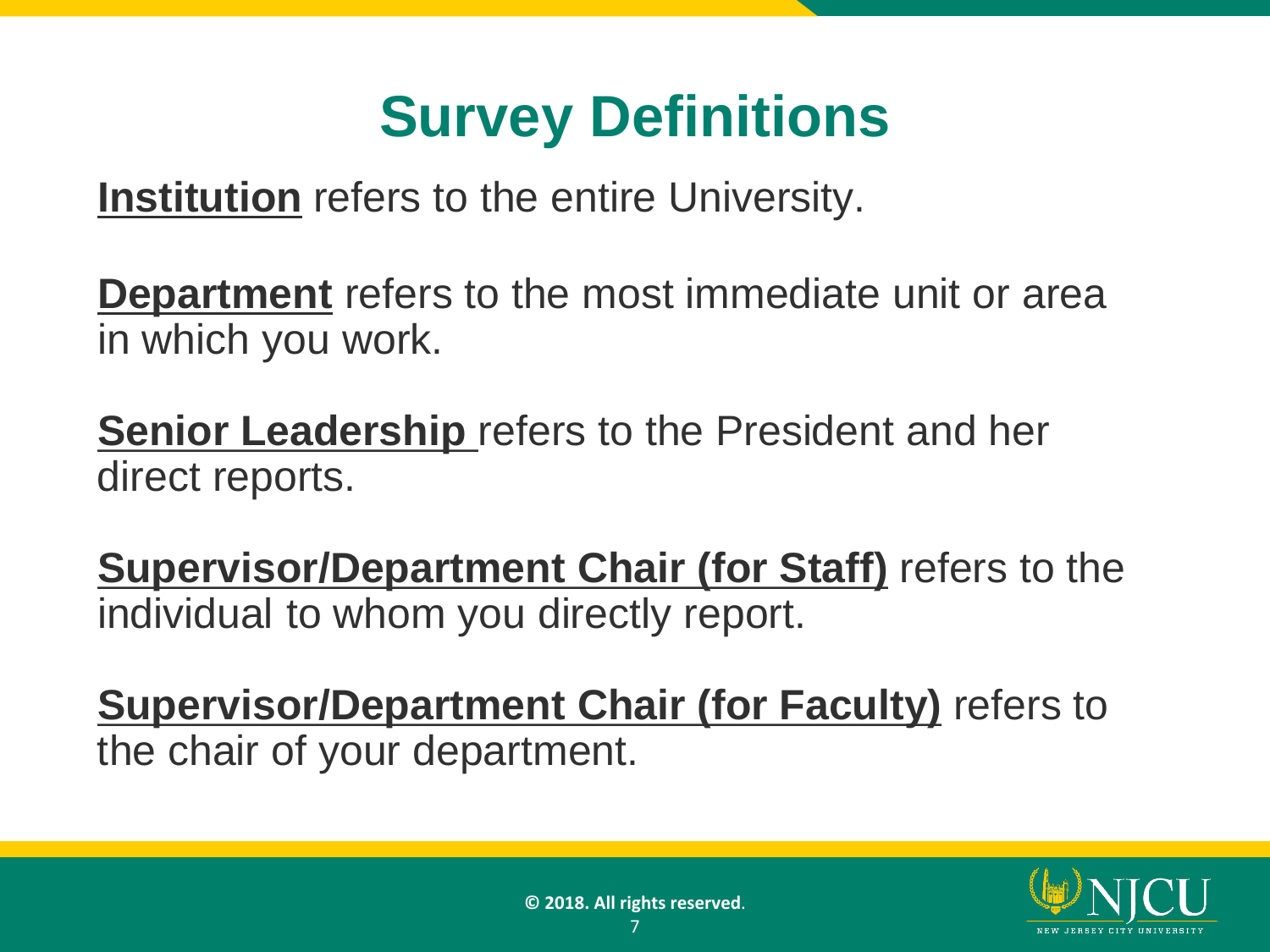#### **15 Core Dimensions**

| <b>Job Satisfaction/Support</b>                                 | <b>Policies, Resources &amp;</b><br><b>Efficiency</b> | <b>Faculty, Administration</b><br>& Staff Relations |
|-----------------------------------------------------------------|-------------------------------------------------------|-----------------------------------------------------|
| <b>Teaching Environment</b>                                     | <b>Shared Governance</b>                              | <b>Communication</b>                                |
| <b>Professional Development</b>                                 | <b>Pride</b>                                          | <b>Collaboration</b>                                |
| <b>Compensation, Benefits &amp;</b><br><b>Work/Life Balance</b> | <b>Supervisors/Department</b><br><b>Chairs</b>        | <b>Fairness</b>                                     |
| <b>Facilities</b>                                               | <b>Senior Leadership</b>                              | <b>Respect &amp; Appreciation</b>                   |

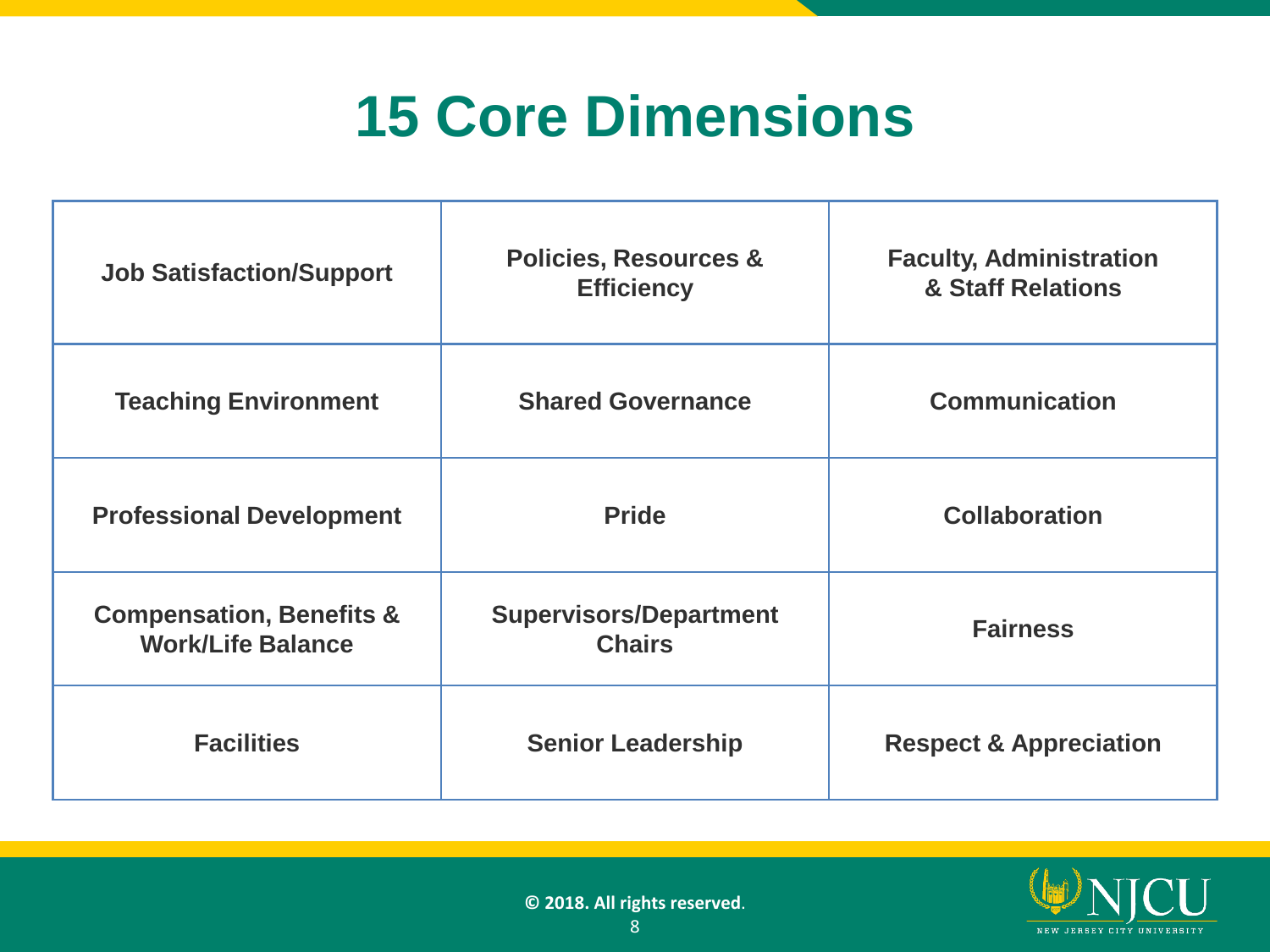#### **Dimensions (Overall % Positive)**

#### 2018 NJCU 2018 Carnegie



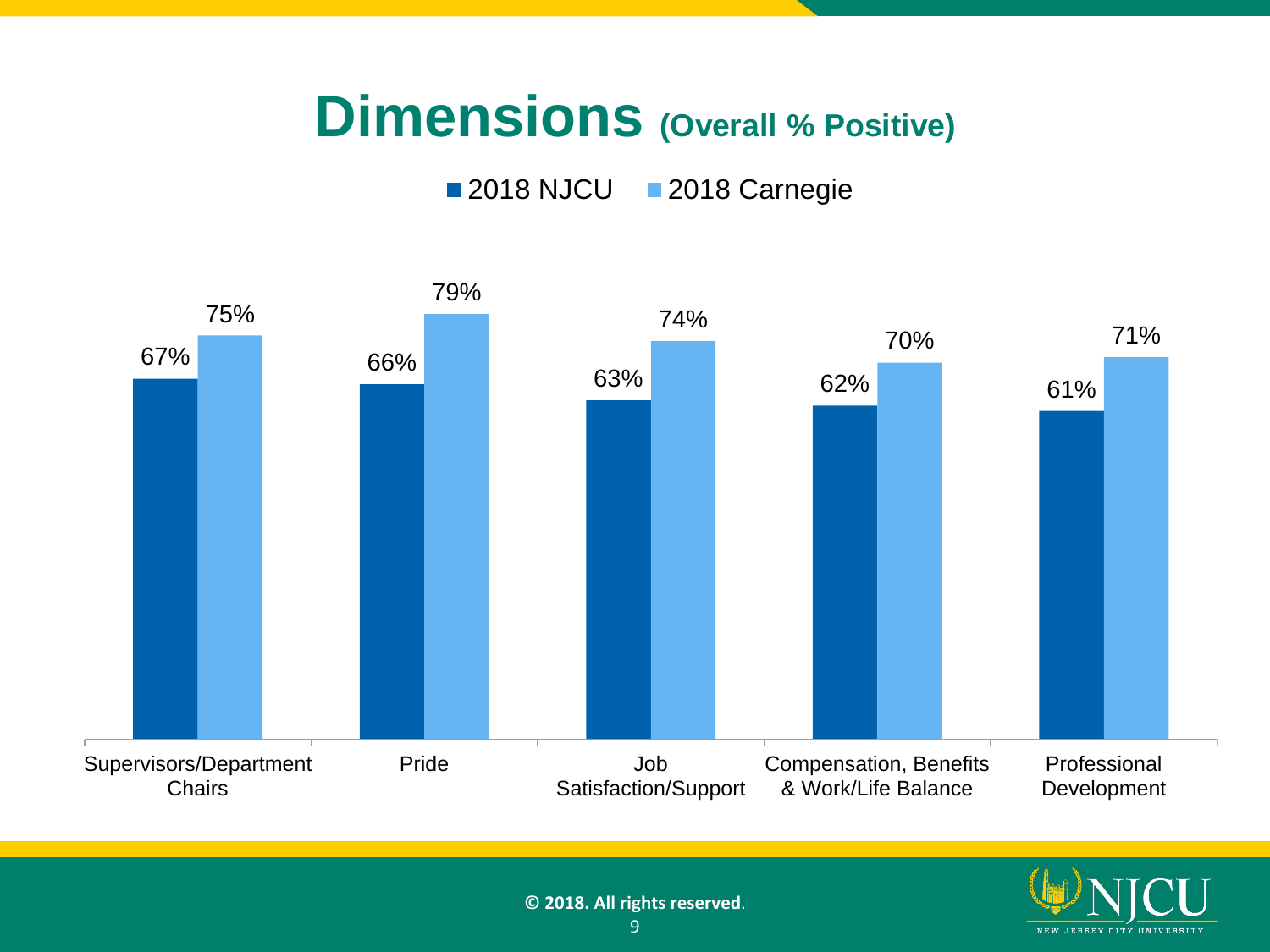#### **Dimensions (Overall % Positive)**

2018 NJCU 2018 Carnegie



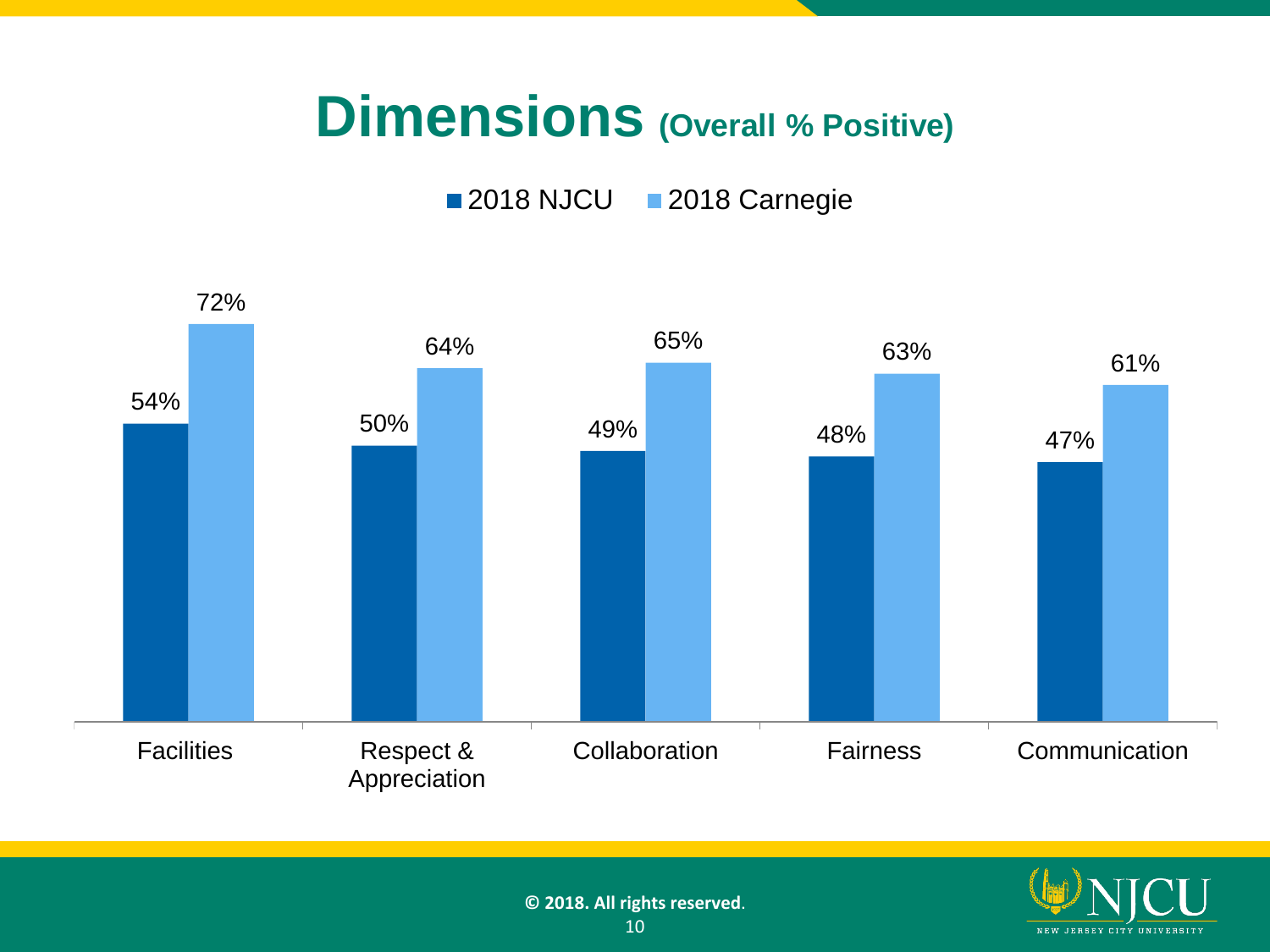#### **Dimensions (Overall % Positive)**

2018 NJCU 2018 Carnegie



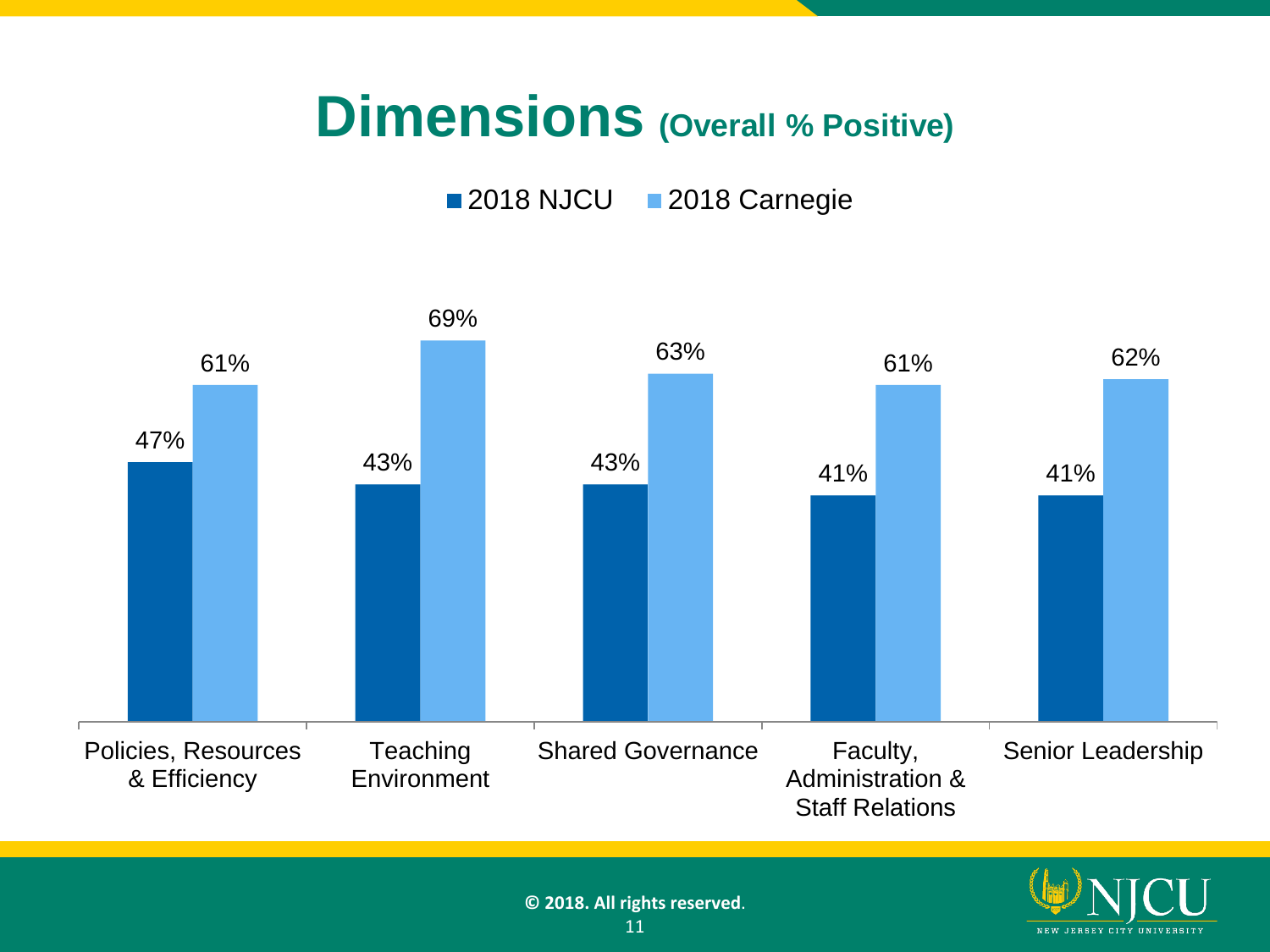#### **Barometer Statements**

|    | <b>Survey Statement</b>                                                            | 2018<br><b>NJCU</b><br><b>Overall</b><br>% Positive | 2018<br><b>NJCU</b><br><b>Overall</b><br>% Negative | 2018<br><b>Carnegie</b><br><b>Overall</b><br>% Positive | 2018<br><b>Carnegie</b><br><b>Overall</b><br>% Negative |
|----|------------------------------------------------------------------------------------|-----------------------------------------------------|-----------------------------------------------------|---------------------------------------------------------|---------------------------------------------------------|
| 25 | Overall, my department is a good place<br>to work.                                 | 70                                                  | 10                                                  | 81                                                      | 6                                                       |
| 36 | I am proud to be part of this institution.                                         | 67                                                  | 8                                                   | 80                                                      | 5                                                       |
| 59 | This institution's culture is special –<br>something you don't find just anywhere. | 52                                                  | 21                                                  | 68                                                      | 13                                                      |
| 60 | All things considered, this is a great<br>place to work.                           | 55                                                  | 18                                                  | 74                                                      | 8                                                       |

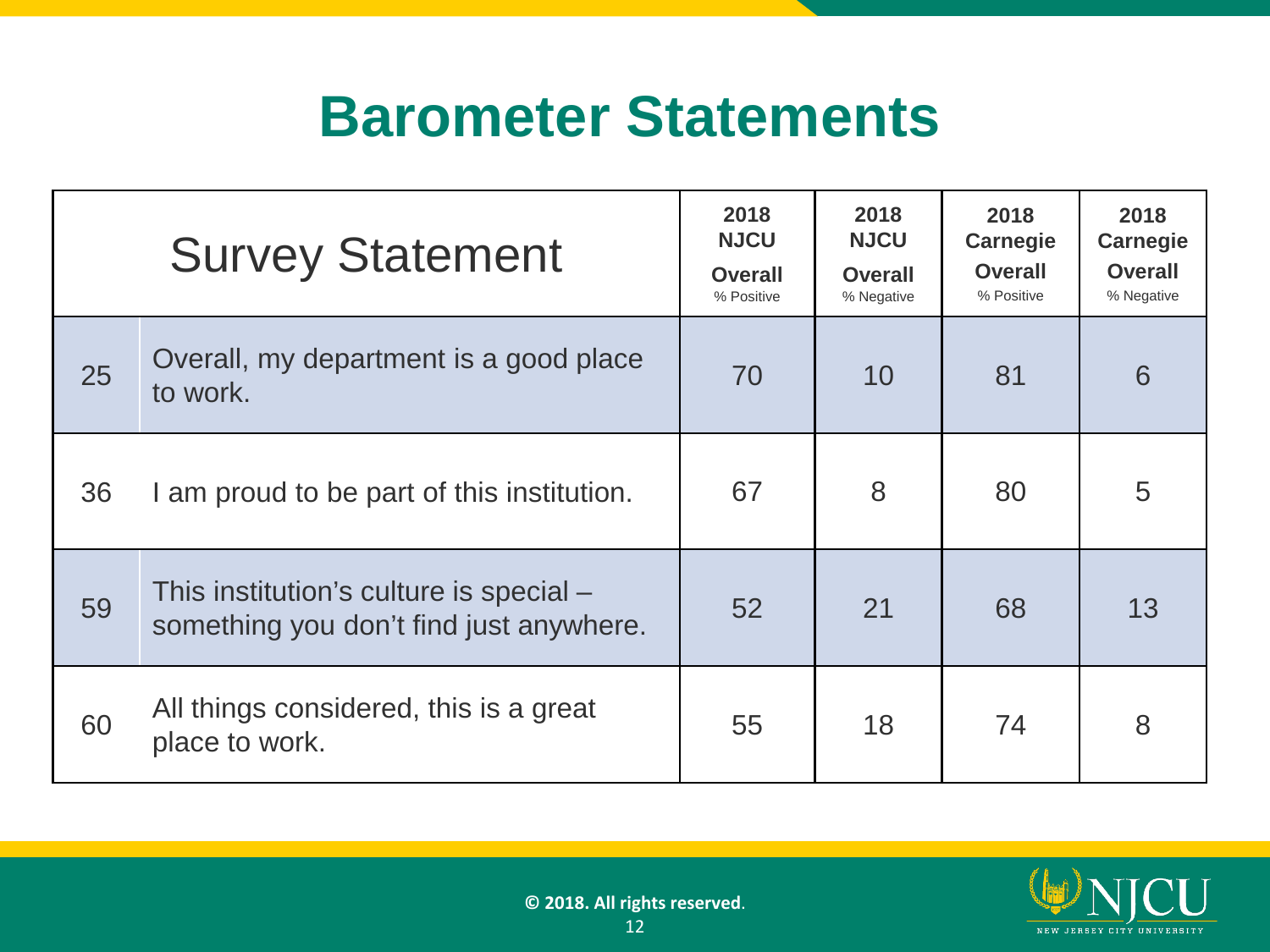- Job Fit, Autonomy & Connection to Mission
- Supervisor/Department Chair Competencies
- Benefits & Work/Life Balance
- Commitment to Diversity, Equity & Inclusion



- Resource Constraints
- Performance

Management/Accountability

- Respect & Appreciation
- Communication & Collaboration
- Shared Governance
- Senior Leadership

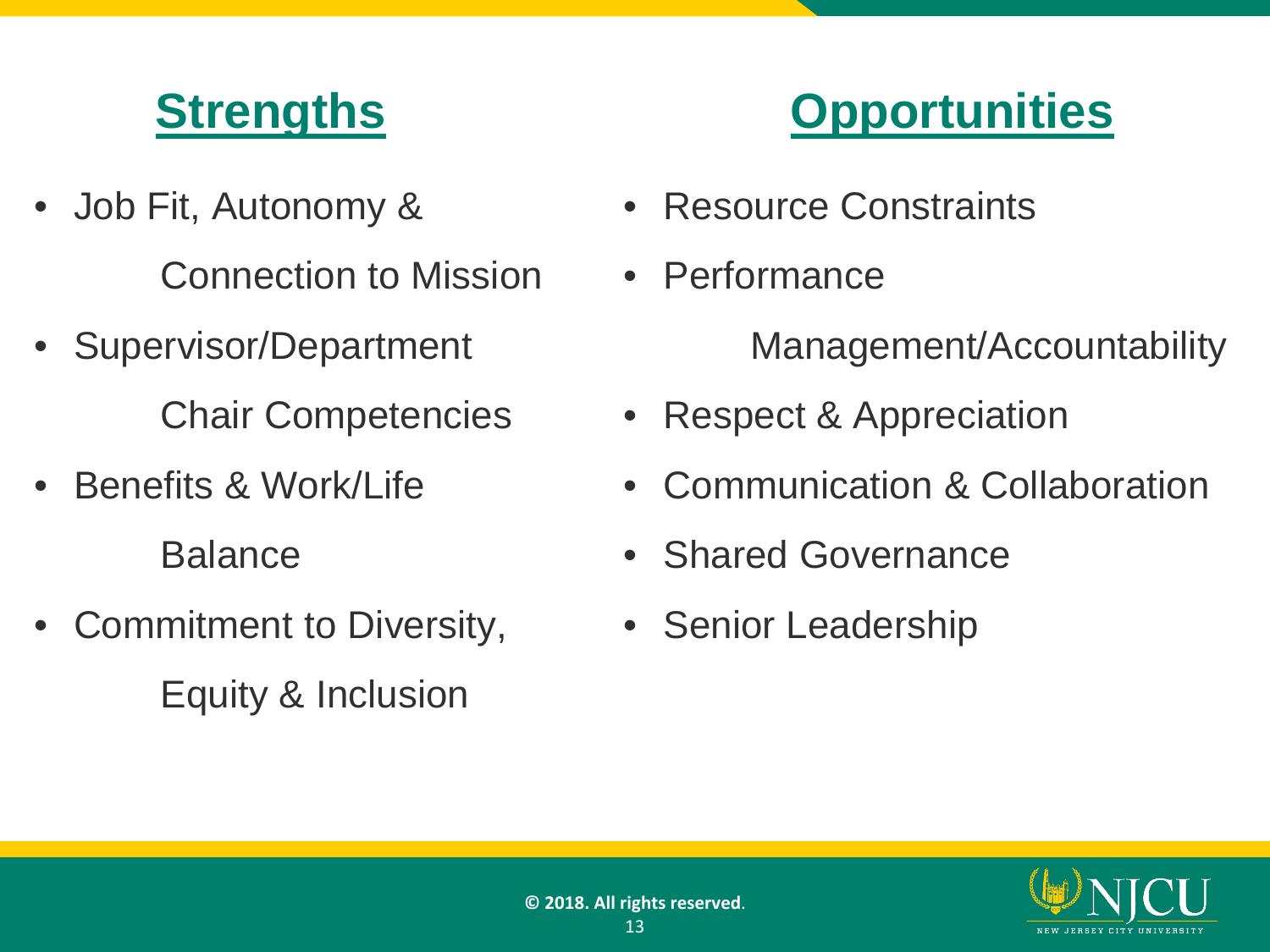

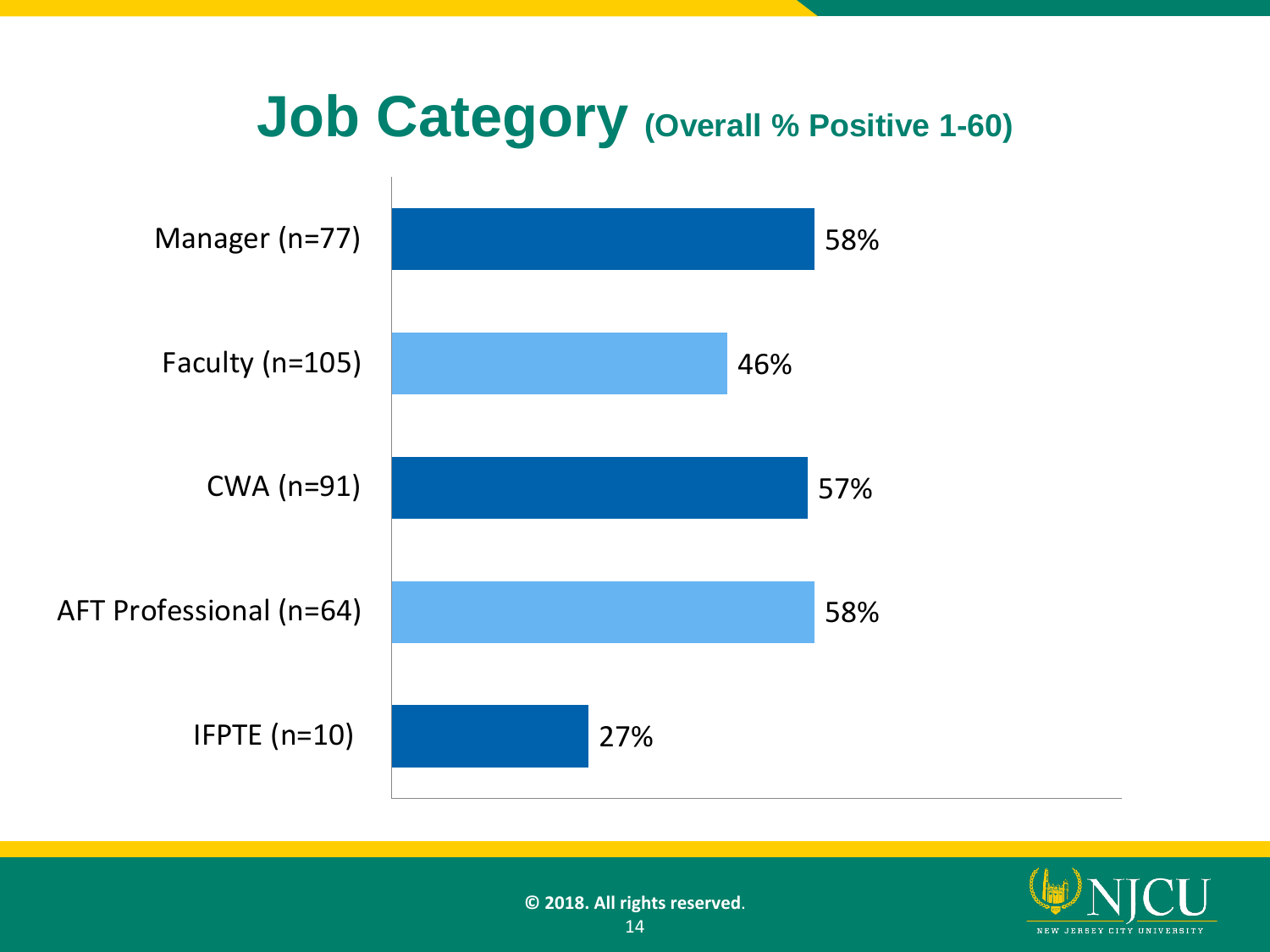#### **Academic Division (Overall % Positive 1-60)**



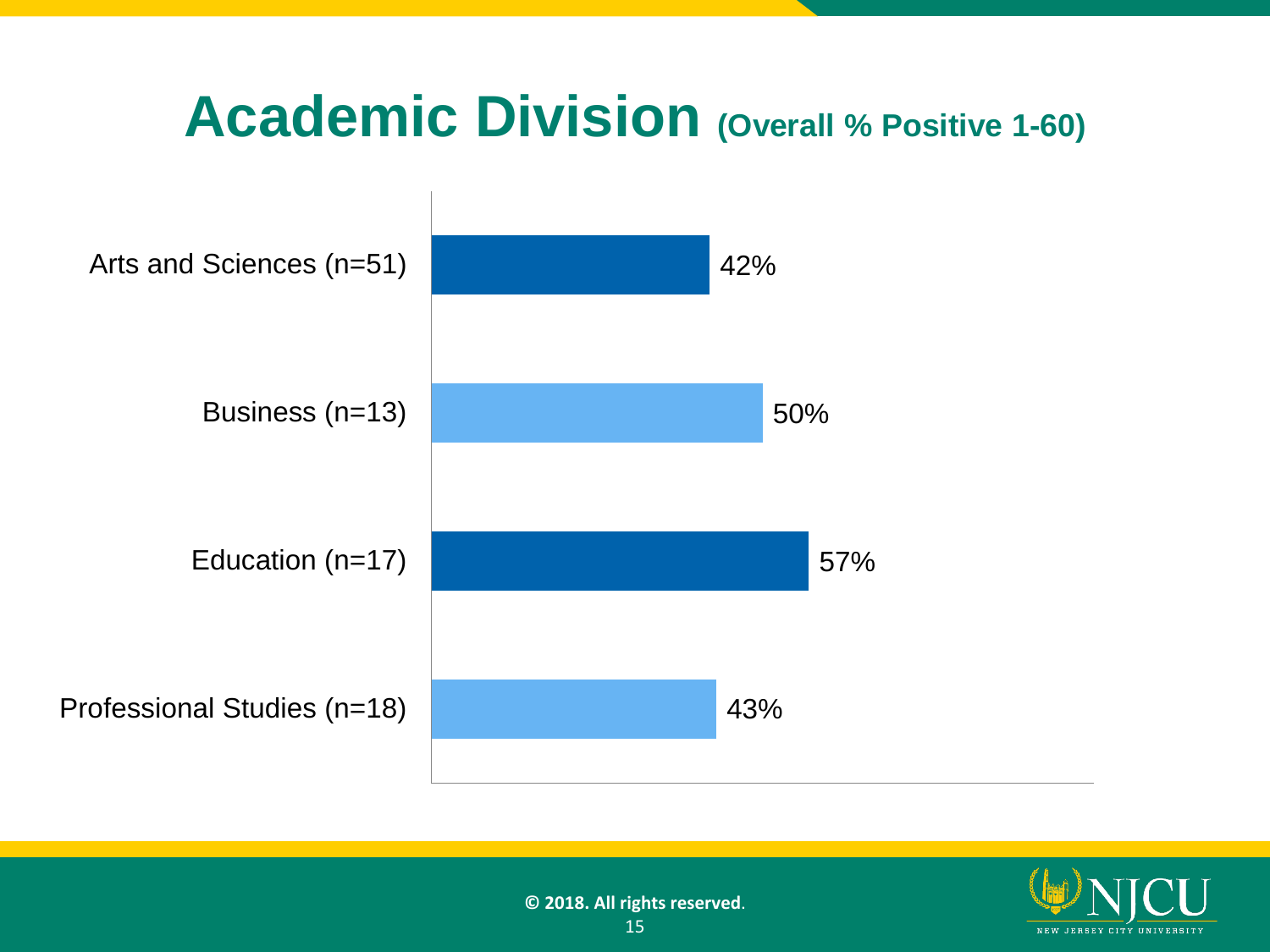#### **Department (Overall % Positive 1-60)**



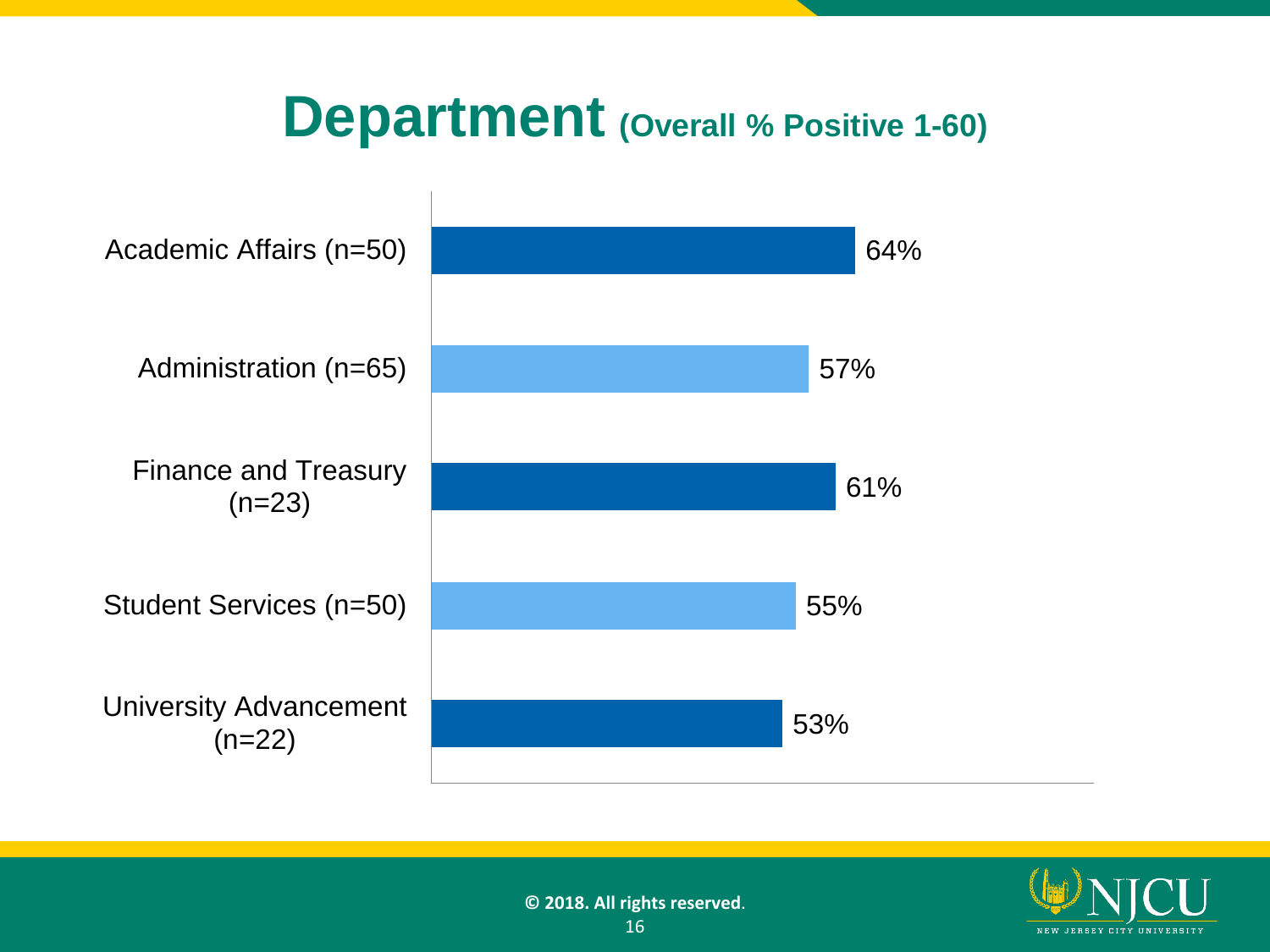#### **Top Ten Statements**

|       | <b>Survey Statement</b>                                                                                                                                    | 2018<br><b>NJCU</b><br><b>Overall</b><br>% Positive | 2018<br><b>NJCU</b><br><b>Overall</b><br>% Negative | 2018<br><b>Carnegie</b><br><b>Overall</b><br>% Positive | 2018<br><b>Carnegie</b><br><b>Overall</b><br>% Negative |
|-------|------------------------------------------------------------------------------------------------------------------------------------------------------------|-----------------------------------------------------|-----------------------------------------------------|---------------------------------------------------------|---------------------------------------------------------|
| 5     | I understand how my job contributes to this<br>institution's mission.                                                                                      | 85                                                  | $\overline{4}$                                      | 90                                                      | 3                                                       |
| 24    | I have a good relationship with my<br>supervisor/department chair.                                                                                         | 79                                                  | 8                                                   | 84                                                      | 6                                                       |
| 47    | My supervisor/department chair supports<br>my efforts to balance my work and personal<br>life.                                                             | 76                                                  | 10                                                  | 83                                                      |                                                         |
| 2     | am given the responsibility and freedom to<br>do my job.                                                                                                   | 72                                                  | 10                                                  | 83                                                      | 5                                                       |
| $*61$ | My department creates a work environment<br>where employees feel comfortable<br>expressing themselves regardless of race,<br>class or culture differences. | 71                                                  | 13                                                  |                                                         |                                                         |

Statements are sorted by highest **positive** response..

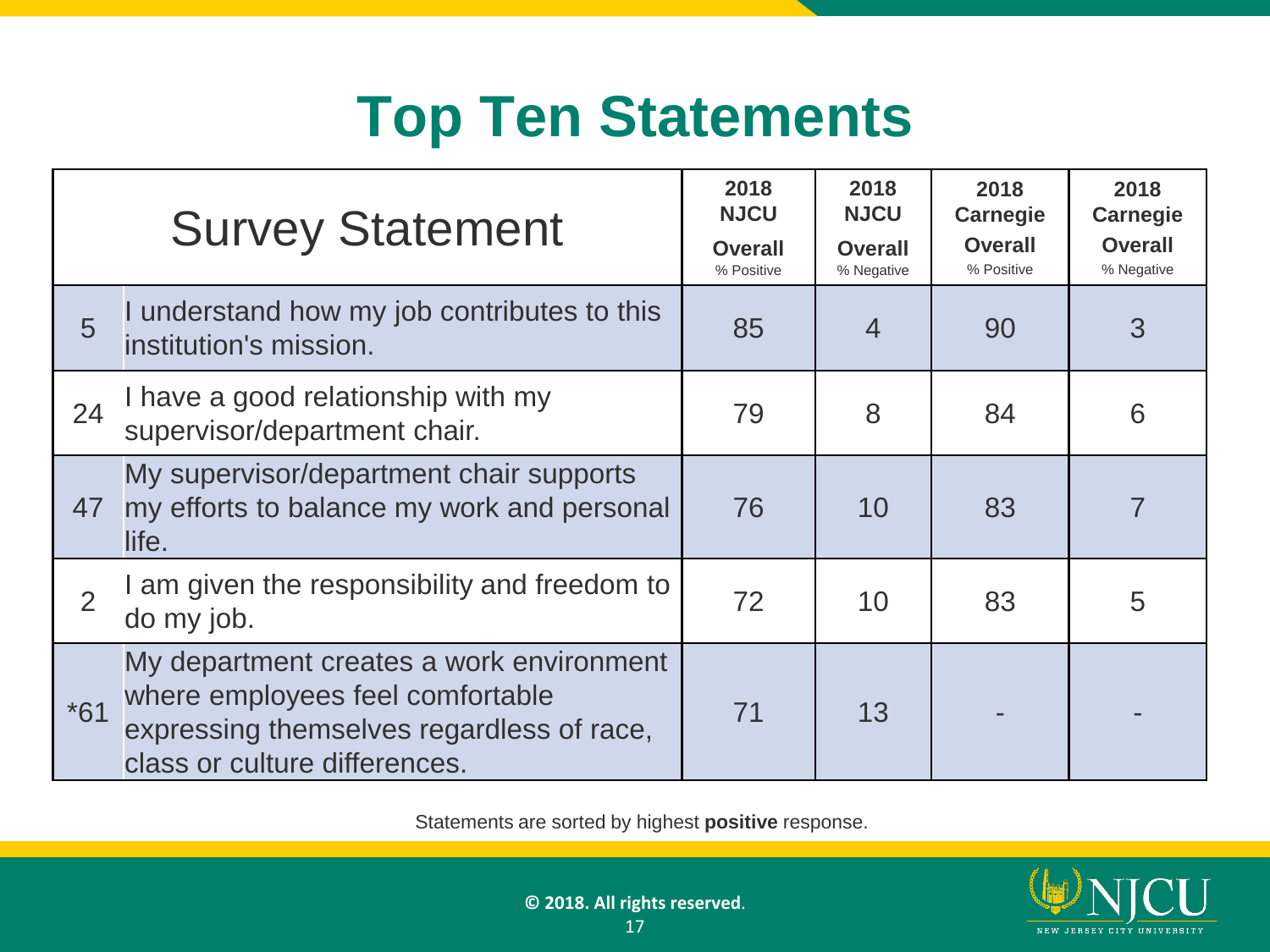#### **Top Ten Statements**

|    | <b>Survey Statement</b>                                                       | 2018<br><b>NJCU</b><br><b>Overall</b><br>% Positive | 2018<br><b>NJCU</b><br><b>Overall</b><br>% Negative | 2018<br><b>Carnegie</b><br><b>Overall</b><br>% Positive | 2018<br><b>Carnegie</b><br><b>Overall</b><br>% Negative |
|----|-------------------------------------------------------------------------------|-----------------------------------------------------|-----------------------------------------------------|---------------------------------------------------------|---------------------------------------------------------|
| 25 | Overall, my department is a good place to<br>work.                            | 70                                                  | 10                                                  | 81                                                      | 6                                                       |
| 3  | My supervisor/department chair makes<br>his/her expectations clear.           | 70                                                  | 15                                                  | 75                                                      | 10                                                      |
|    | My job makes good use of my skills and<br>abilities.                          | 68                                                  | 11                                                  | 80                                                      | 5                                                       |
| 36 | I am proud to be part of this institution.                                    | 67                                                  | 8                                                   | 80                                                      | 5                                                       |
| 15 | My supervisor/department chair regularly<br>models this institution's values. | 66                                                  | 14                                                  | 77                                                      | 9                                                       |

Statements are sorted by highest **positive** response..

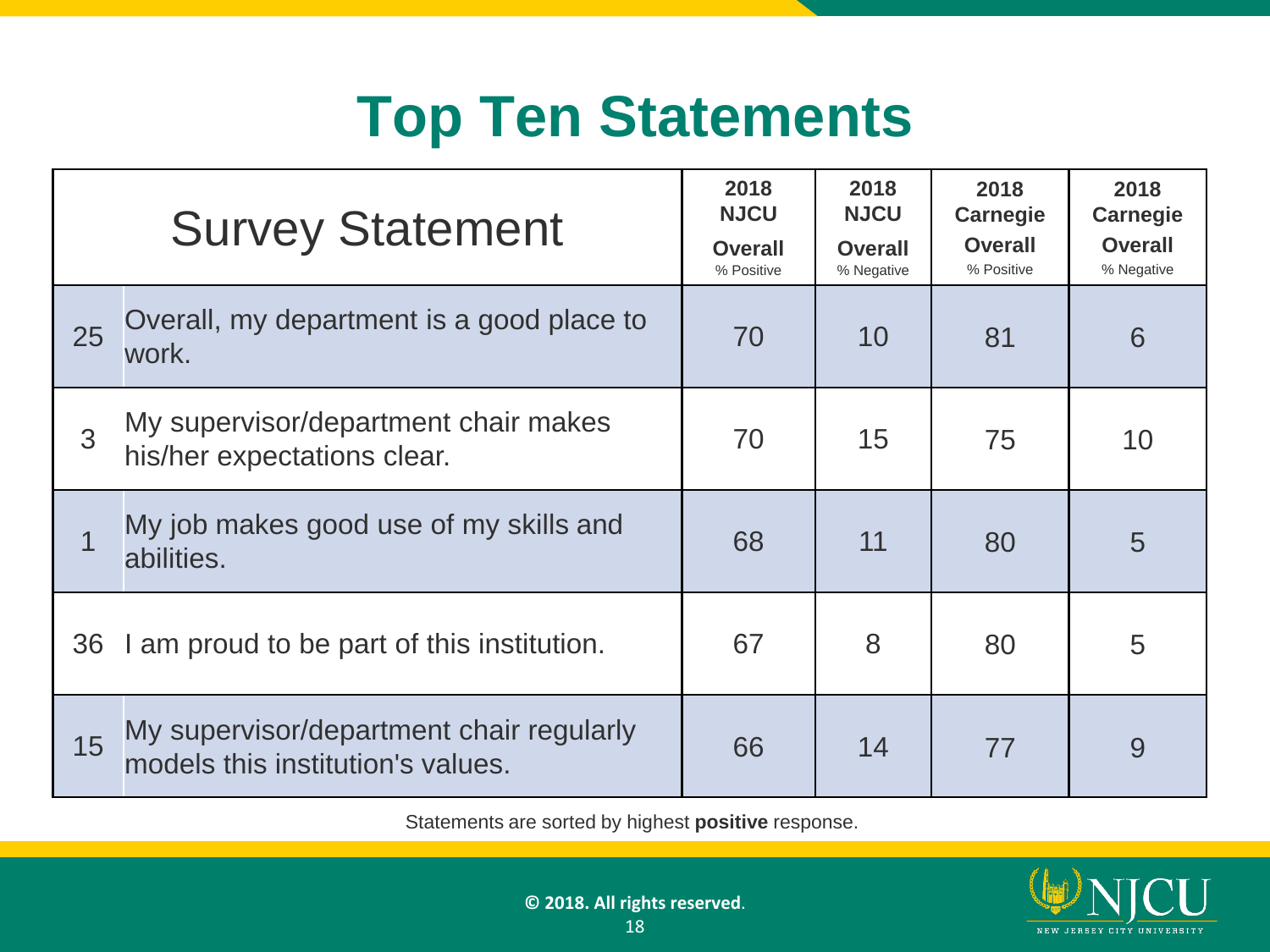#### **Strengths**

- Job Fit, Autonomy & Connection to Mission
- Benefits & Work/Life Balance
- Supervisor/Department Chair Competencies
- Commitment to Diversity, Equity & Inclusion

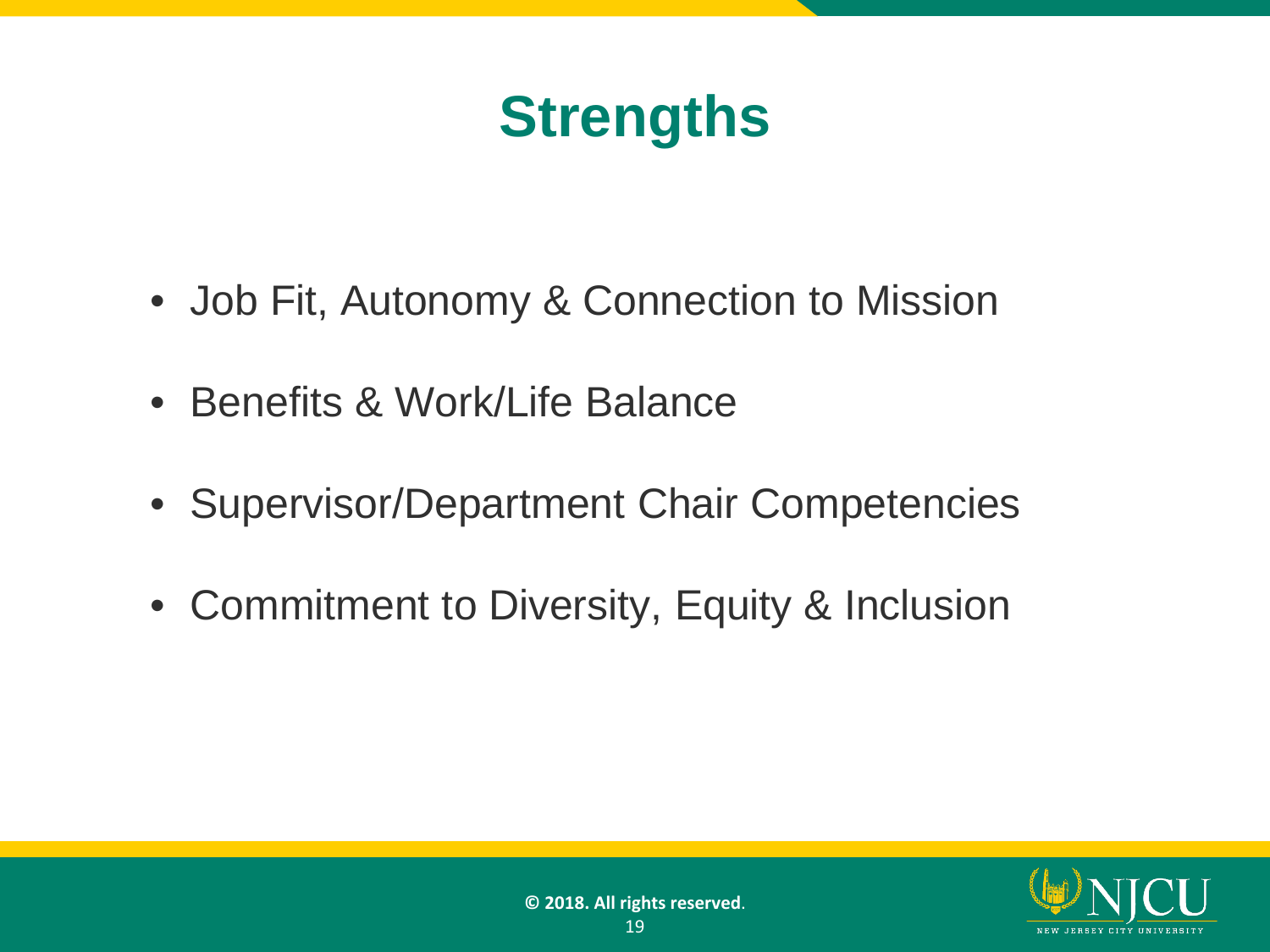## **Job Fit, Autonomy & Connection to Mission**

|                | <b>Survey Statement</b>                                               | 2018<br><b>NJCU</b><br><b>Overall</b><br>% Positive | 2018<br><b>NJCU</b><br><b>Overall</b><br>% Negative | 2018<br><b>Carnegie</b><br><b>Overall</b><br>% Positive | 2018<br><b>Carnegie</b><br><b>Overall</b><br>% Negative |
|----------------|-----------------------------------------------------------------------|-----------------------------------------------------|-----------------------------------------------------|---------------------------------------------------------|---------------------------------------------------------|
|                | My job makes good use of my skills and<br>abilities.                  | 68                                                  | 11                                                  | 80                                                      | 5                                                       |
| $\overline{2}$ | I am given the responsibility and freedom<br>to do my job.            | 72                                                  | 10                                                  | 83                                                      | 5                                                       |
| 5              | I understand how my job contributes to<br>this institution's mission. | 85                                                  | $\overline{4}$                                      | 90                                                      | 3                                                       |
| 36             | I am proud to be part of this institution.                            | 67                                                  | 8                                                   | 80                                                      | 5                                                       |

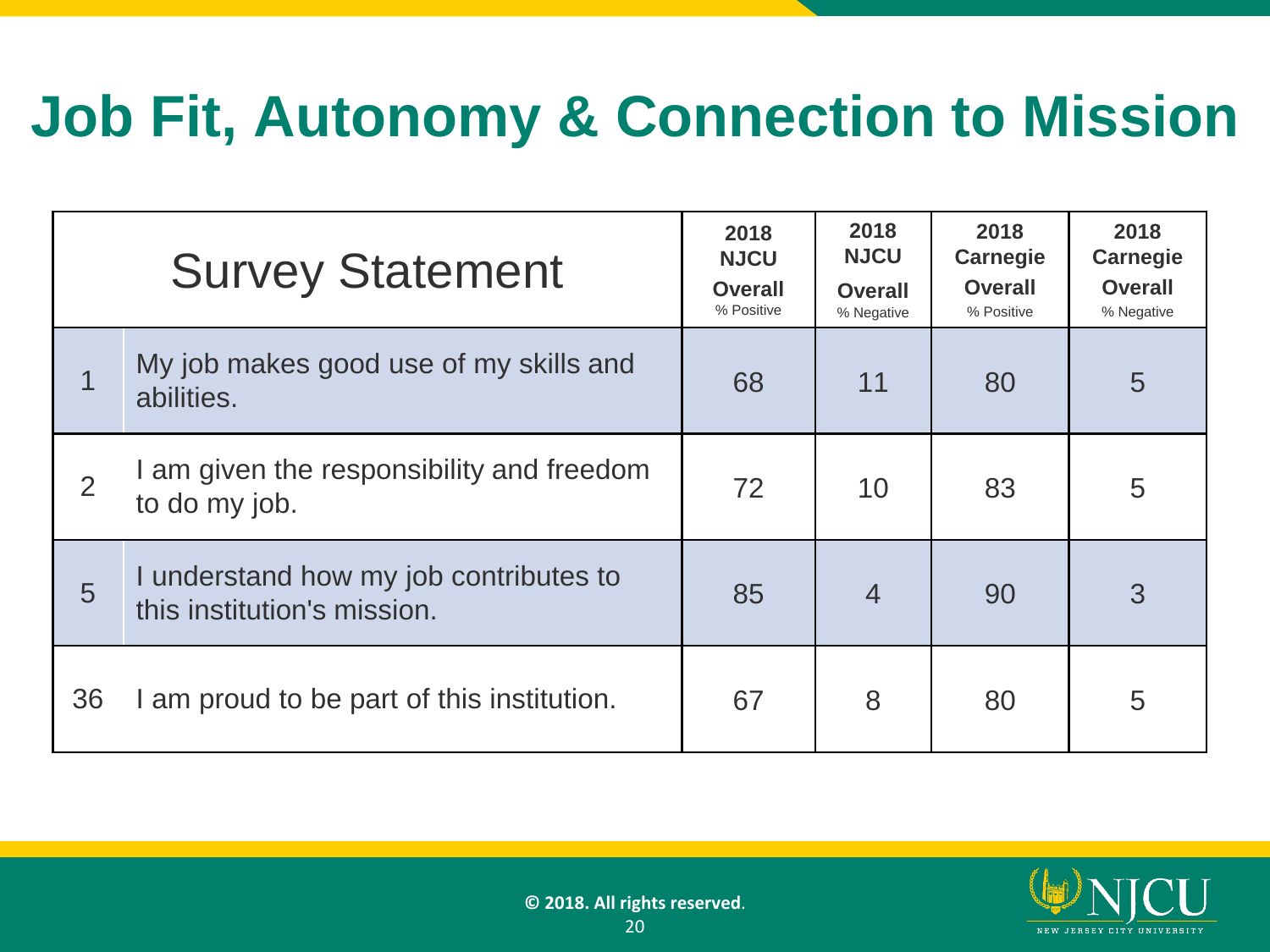#### **Benefits & Work/Life Balance**

|    | <b>Survey Statement</b>                                                                                     | 2018<br><b>NJCU</b><br><b>Overall</b><br>% Positive | 2018<br><b>NJCU</b><br><b>Overall</b><br>% Negative | 2018<br><b>Carnegie</b><br><b>Overall</b><br>% Positive | 2018<br><b>Carnegie</b><br><b>Overall</b><br>% Negative |
|----|-------------------------------------------------------------------------------------------------------------|-----------------------------------------------------|-----------------------------------------------------|---------------------------------------------------------|---------------------------------------------------------|
| 34 | This institution's benefits meet my needs.                                                                  | 64                                                  | 11                                                  | 74                                                      | 10                                                      |
| 47 | My supervisor/department chair supports<br>my efforts to balance my work and<br>personal life.              | 76                                                  | 10                                                  | 83                                                      |                                                         |
| 53 | This institution's policies and practices<br>give me the flexibility to mange my work<br>and personal life. | 61                                                  | 15                                                  | 75                                                      | 9                                                       |

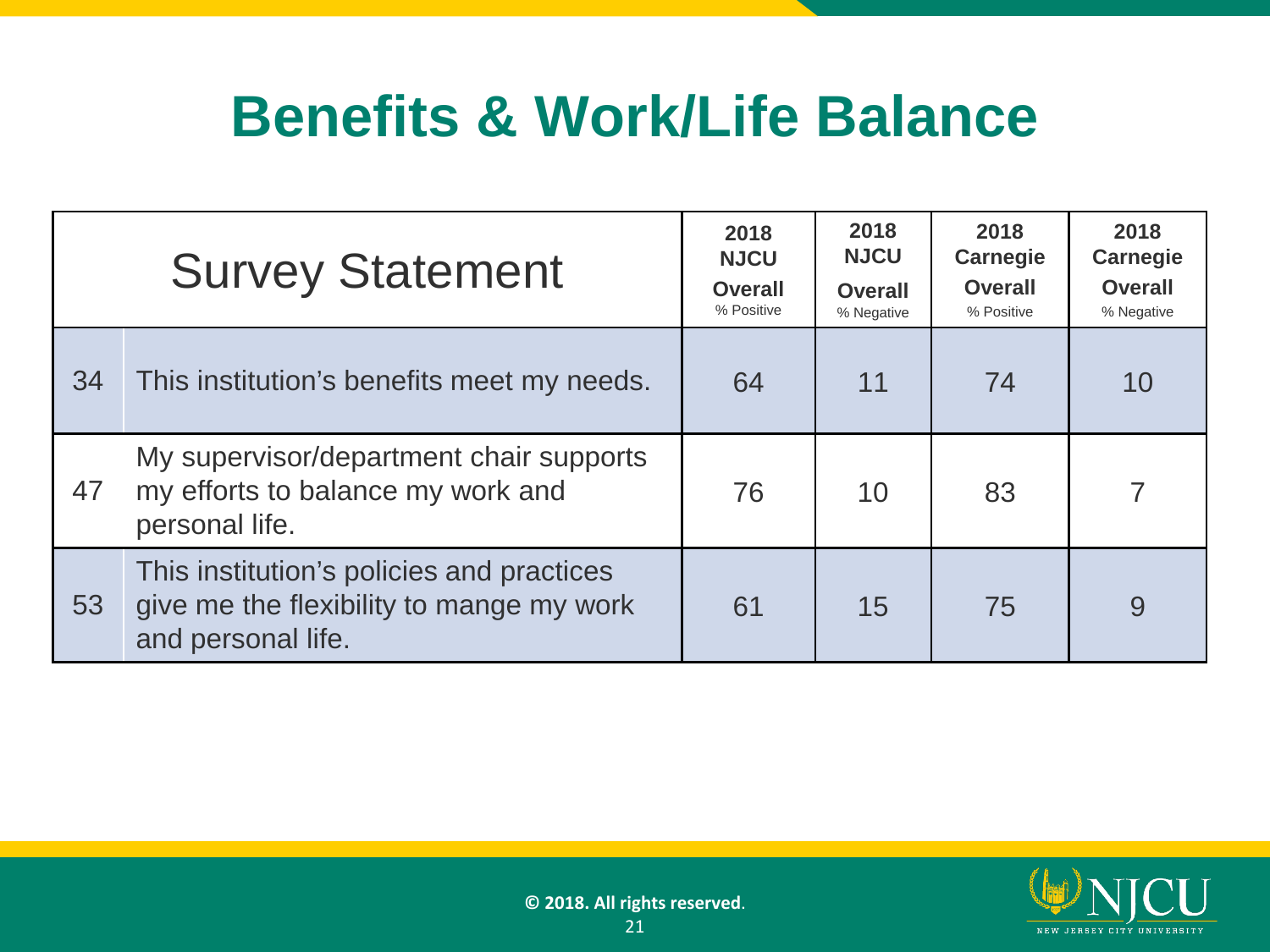#### **Supervisor/Department Chair Competencies**

|    | <b>Survey Statement</b>                                                       | 2018<br><b>NJCU</b><br><b>Overall</b><br>% Positive | 2018<br><b>NJCU</b><br><b>Overall</b><br>% Negative | 2018<br><b>Carnegie</b><br><b>Overall</b><br>% Positive | 2018<br><b>Carnegie</b><br><b>Overall</b><br>% Negative |
|----|-------------------------------------------------------------------------------|-----------------------------------------------------|-----------------------------------------------------|---------------------------------------------------------|---------------------------------------------------------|
| 24 | I have a good relationship with my<br>supervisor/department chair.            | 79                                                  | 8                                                   | 84                                                      | 6                                                       |
| 3  | My supervisor/department chair makes<br>his/her expectations clear.           | 70                                                  | 15                                                  | 75                                                      | 10                                                      |
| 12 | I believe what I am told by my<br>supervisor/department chair.                | 61                                                  | 15                                                  | 76                                                      | 8                                                       |
| 19 | My supervisor/department chair is<br>consistent and fair.                     | 65                                                  | 15                                                  | 74                                                      | 11                                                      |
| 20 | My supervisor/department chair actively<br>solicits my suggestions and ideas. | 65                                                  | 15                                                  | 73                                                      | 11                                                      |

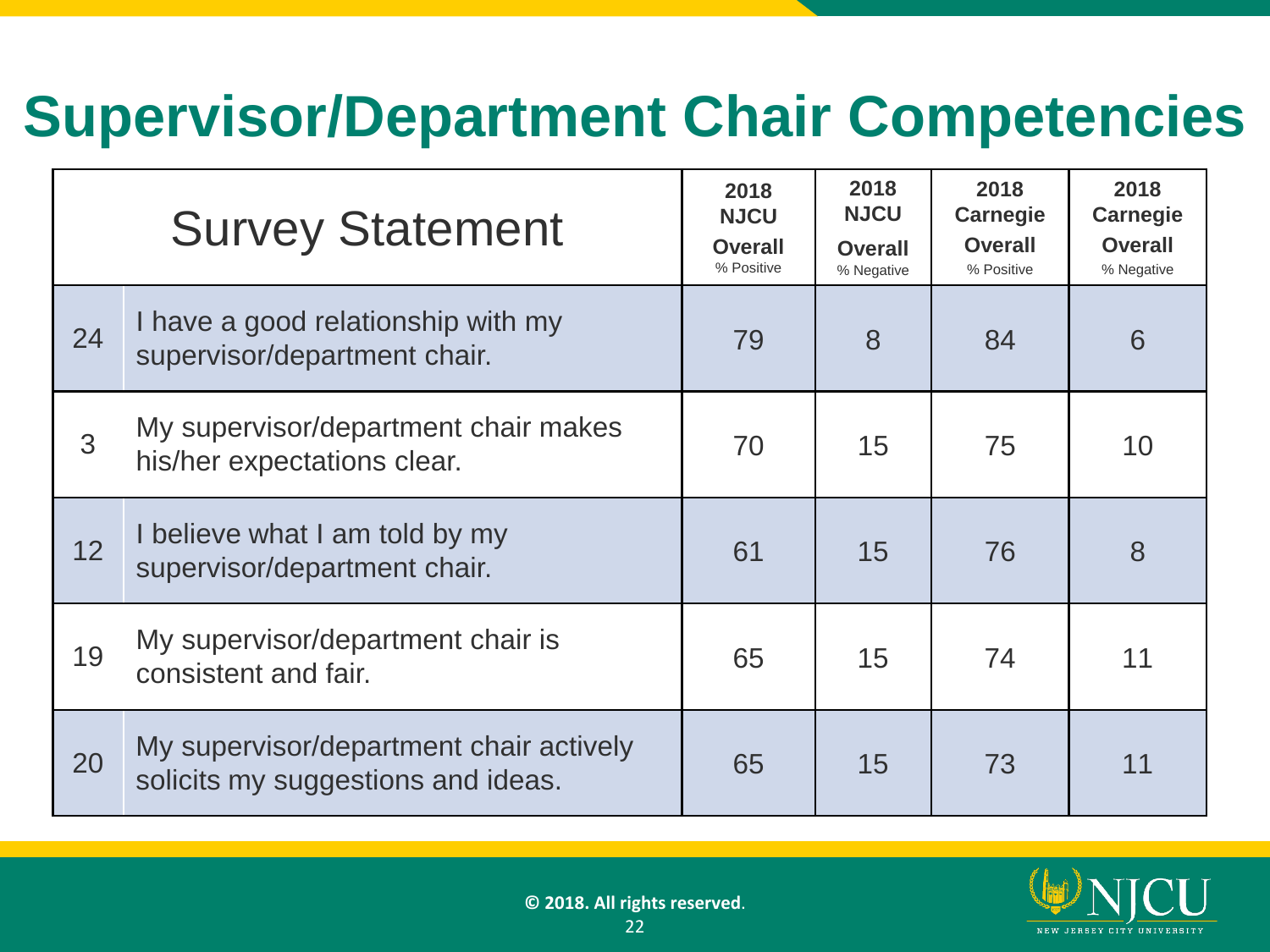#### **Commitment to Diversity, Equity & Inclusion**

|       | <b>Survey Statement</b>                                                                                                                                       | 2018<br><b>NJCU</b><br><b>Overall</b><br>$\frac{0}{0}$<br>Positive | 2018<br><b>NJCU</b><br><b>Overall</b><br>% Negative | 2018<br><b>Carnegie</b><br><b>Overall</b><br>% Positive | 2018<br><b>Carnegie</b><br><b>Overall</b><br>% Negative |
|-------|---------------------------------------------------------------------------------------------------------------------------------------------------------------|--------------------------------------------------------------------|-----------------------------------------------------|---------------------------------------------------------|---------------------------------------------------------|
| 50    | This institution places sufficient emphasis<br>on having diverse faculty, administration<br>and staff.                                                        | 66                                                                 | 14                                                  | 70                                                      | 12                                                      |
| 45    | At this institution, people are supportive of<br>their colleagues regardless of their<br>heritage or background.                                              | 65                                                                 | 13                                                  | 81                                                      | 6                                                       |
| 54    | This institution has clear and effective<br>procedures for dealing with discrimination.                                                                       | 65                                                                 | 12                                                  | 74                                                      | 9                                                       |
| $*61$ | My department creates a work<br>environment where employees feel<br>comfortable expressing themselves<br>regardless of race, class or culture<br>differences. | 71                                                                 | 13                                                  |                                                         |                                                         |

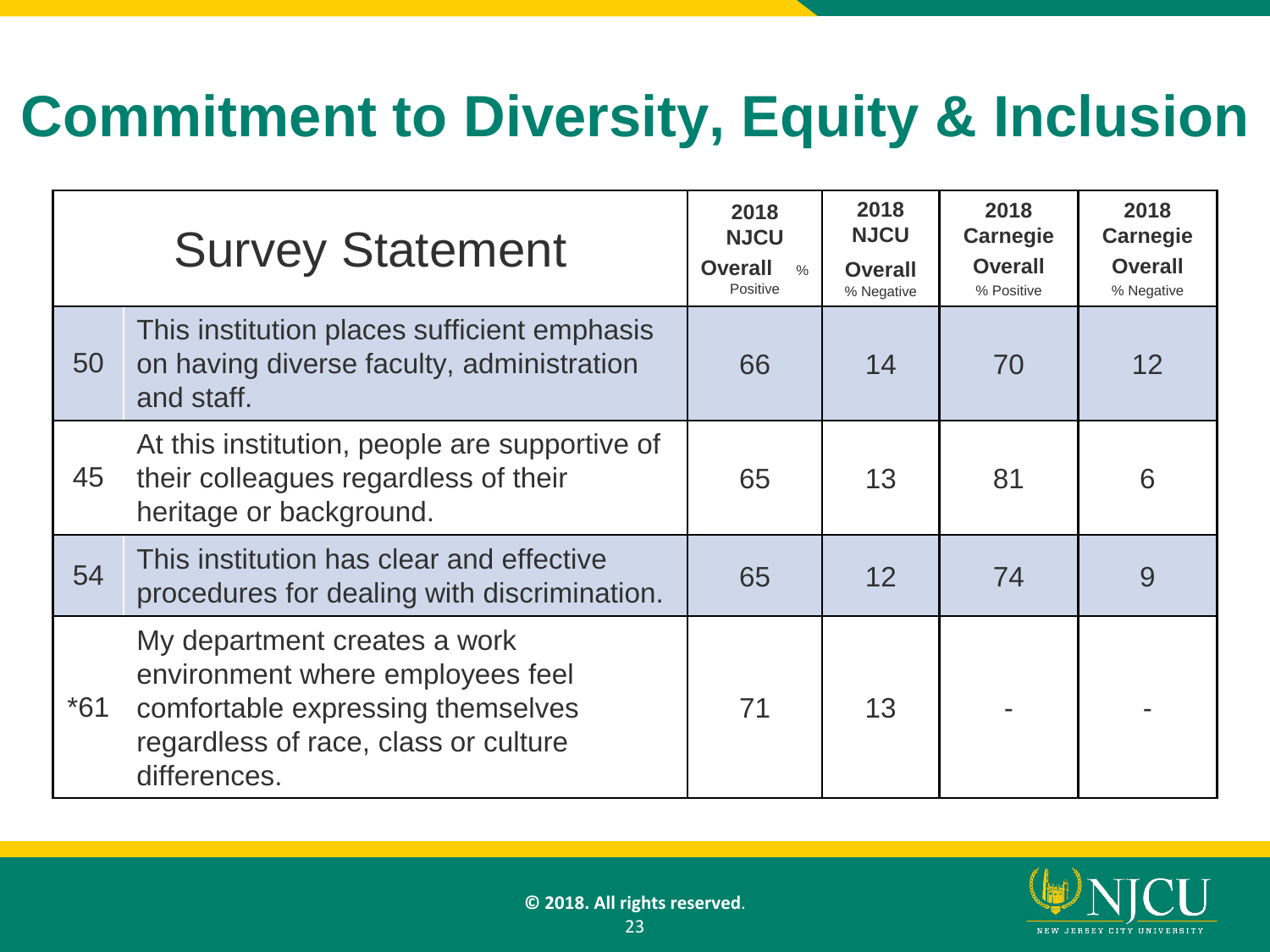#### **Bottom Ten Statements**

|       | <b>Survey Statement</b>                                                                       | 2018<br><b>NJCU</b><br><b>Overall</b><br>% Positive | 2018<br><b>NJCU</b><br><b>Overall</b><br>% Negative | 2018<br><b>Carnegie</b><br><b>Overall</b><br>% Positive | 2018<br><b>Carnegie</b><br><b>Overall</b><br>% Negative |
|-------|-----------------------------------------------------------------------------------------------|-----------------------------------------------------|-----------------------------------------------------|---------------------------------------------------------|---------------------------------------------------------|
| 28    | My department has adequate faculty/staff to<br>achieve our goals.                             | 32                                                  | 46                                                  | 41                                                      | 36                                                      |
| 58    | There's a sense that we're all on the same<br>team at this institution.                       | 28                                                  | 40                                                  | 54                                                      | 21                                                      |
| 30    | Our orientation program prepares new<br>faculty, administration and staff to be<br>effective. | 37                                                  | 37                                                  | 54                                                      | 20                                                      |
| 57    | This institution is well run.                                                                 | 34                                                  | 35                                                  | 60                                                      | 15                                                      |
| $*67$ | The leaders of this institution value people<br>as their most important resource.             | 38                                                  | 35                                                  |                                                         |                                                         |

Statements are sorted by highest **negative** response..

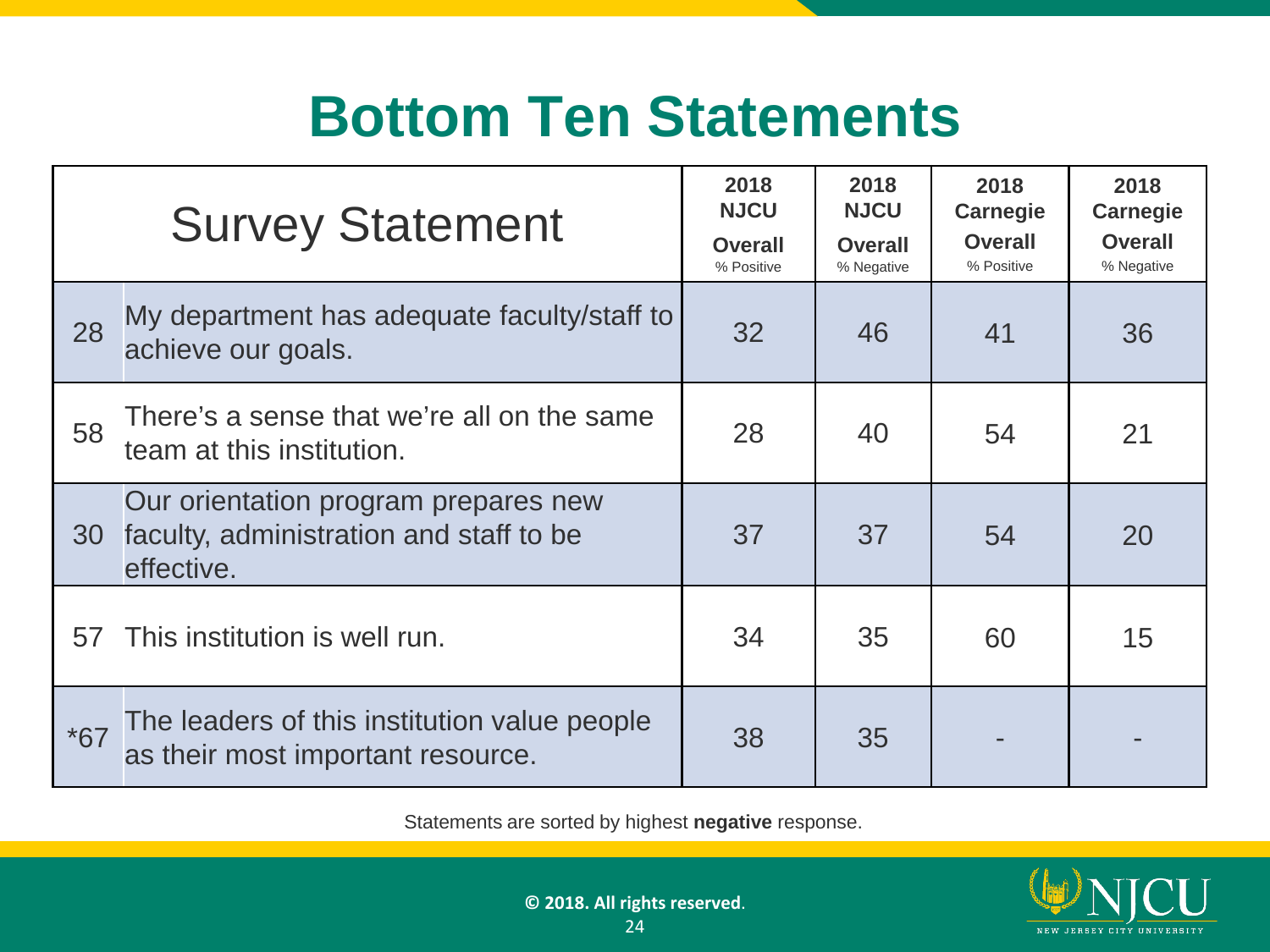#### **Bottom Ten Statements**

|    | <b>Survey Statement</b>                                                                                  | 2018<br><b>NJCU</b><br><b>Overall</b><br>% Positive | 2018<br><b>NJCU</b><br><b>Overall</b><br>% Negative | 2018<br><b>Carnegie</b><br><b>Overall</b><br>% Positive | 2018<br><b>Carnegie</b><br><b>Overall</b><br>% Negative |
|----|----------------------------------------------------------------------------------------------------------|-----------------------------------------------------|-----------------------------------------------------|---------------------------------------------------------|---------------------------------------------------------|
| 27 | Senior leadership provides a clear direction<br>for this institution's future.                           | 37                                                  | 34                                                  | 57                                                      | 19                                                      |
| 37 | Senior leadership shows a genuine interest<br>in the well-being of faculty, administration<br>and staff. | 37                                                  | 34                                                  | 61                                                      | 17                                                      |
| 16 | Promotions in my department are based on<br>a person's ability.                                          | 42                                                  | 33                                                  | 60                                                      | 18                                                      |
| 43 | At this institution, we discuss and debate<br>issues respectfully to get better results.                 | 36                                                  | 32                                                  | 57                                                      | 15                                                      |
| 55 | There is regular and open communication<br>among faculty, administration and staff.                      | 37                                                  | 31                                                  | 54                                                      | 17                                                      |

Statements are sorted by highest **negative** response..

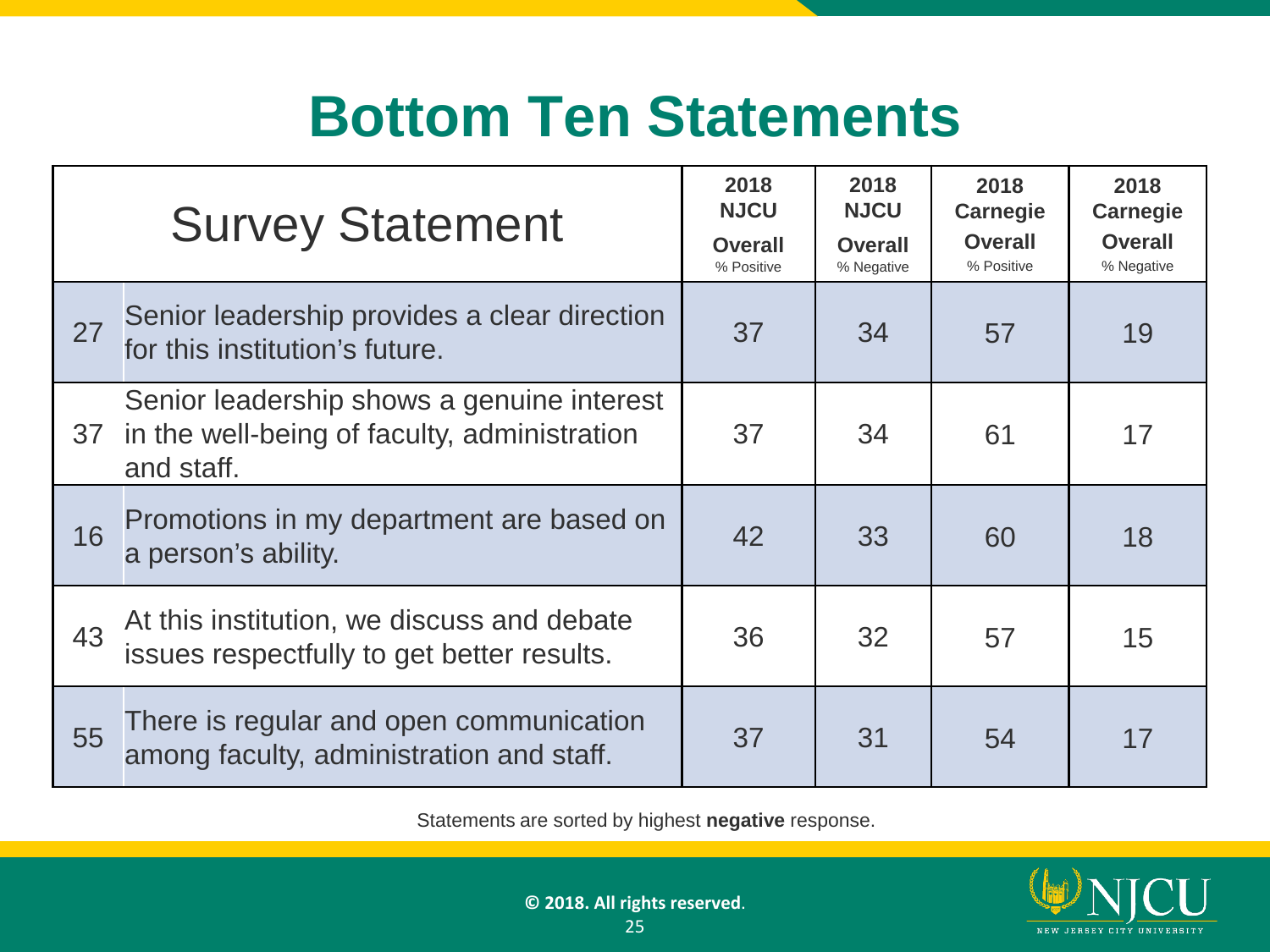## **Opportunities**

- Resource Constraints
- Performance Management/Accountability
- Respect & Appreciation
- Communication & Collaboration
- Shared Governance
- Senior Leadership

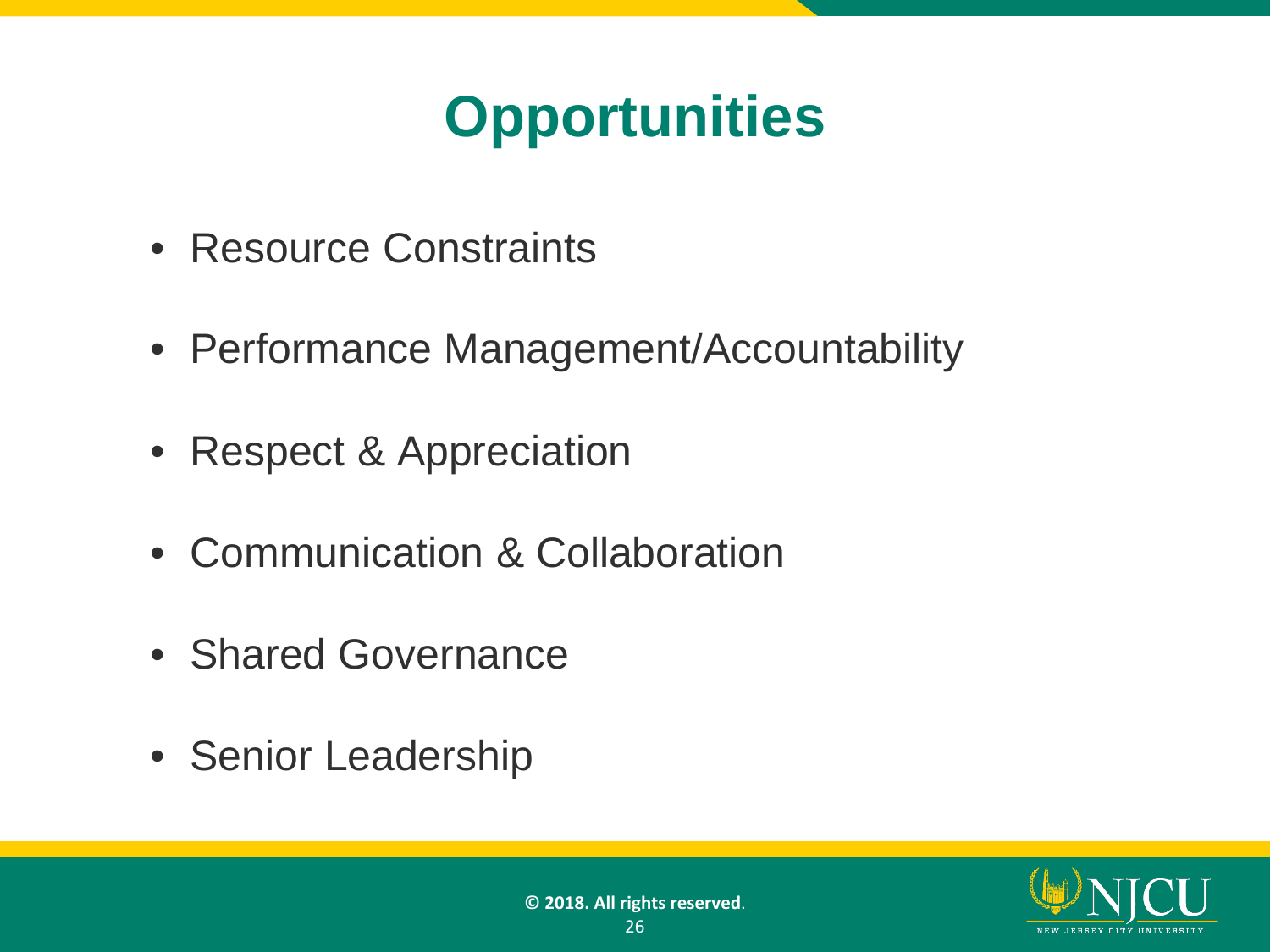#### **Resource Constraints**

|                | <b>Survey Statement</b>                                                                | 2018<br><b>NJCU</b><br><b>Overall</b><br>% Positive | 2018<br><b>NJCU</b><br><b>Overall</b><br>% Negative | 2018<br><b>Carnegie</b><br><b>Overall</b><br>% Positive | 2018<br><b>Carnegie</b><br><b>Overall</b><br>% Negative |
|----------------|----------------------------------------------------------------------------------------|-----------------------------------------------------|-----------------------------------------------------|---------------------------------------------------------|---------------------------------------------------------|
| $\overline{4}$ | I am provided the resources I need to be<br>effective in my job.                       | 48                                                  | 25                                                  | 59                                                      | 15                                                      |
| 28             | My department has adequate faculty/staff<br>to achieve our goals.                      | 32                                                  | 46                                                  | 41                                                      | 36                                                      |
| 31             | The facilities (e.g., classrooms, offices,<br>laboratories) adequately meets my needs. | 47                                                  | 20                                                  | 63                                                      | 14                                                      |
| 11             | I am paid fairly for my work.                                                          | 48                                                  | 30                                                  | 48                                                      | 30                                                      |

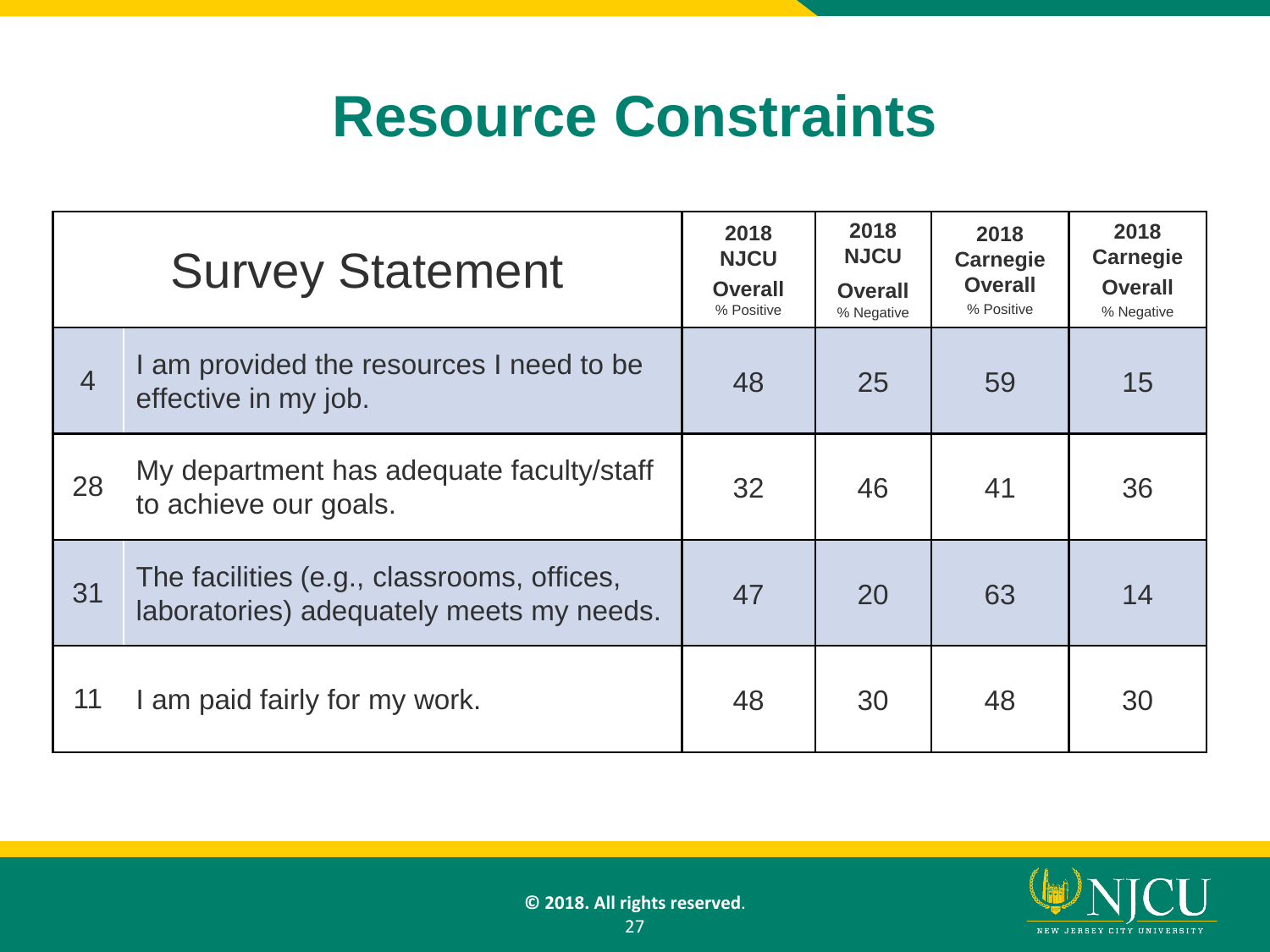#### **Performance Management/Accountability**

|    | <b>Survey Statement</b>                                                                       | 2018<br><b>NJCU</b><br><b>Overall</b><br>% Positive | 2018<br><b>NJCU</b><br><b>Overall</b><br>% Negative | 2018<br><b>Carnegie</b><br><b>Overall</b><br>% Positive | 2018<br><b>Carnegie</b><br><b>Overall</b><br>% Negative |
|----|-----------------------------------------------------------------------------------------------|-----------------------------------------------------|-----------------------------------------------------|---------------------------------------------------------|---------------------------------------------------------|
| 17 | Our review process accurately measures<br>my job performance.                                 | 49                                                  | 23                                                  | 58                                                      | 18                                                      |
| 30 | Our orientation program prepares new<br>faculty, administration and staff to be<br>effective. | 37                                                  | 37                                                  | 54                                                      | 20                                                      |
| 18 | Issues of low performance are addressed<br>in my department.                                  | 44                                                  | 28                                                  | 51                                                      | 23                                                      |
| 16 | Promotions in my department are based<br>on a person's ability.                               | 42                                                  | 33                                                  | 60                                                      | 18                                                      |

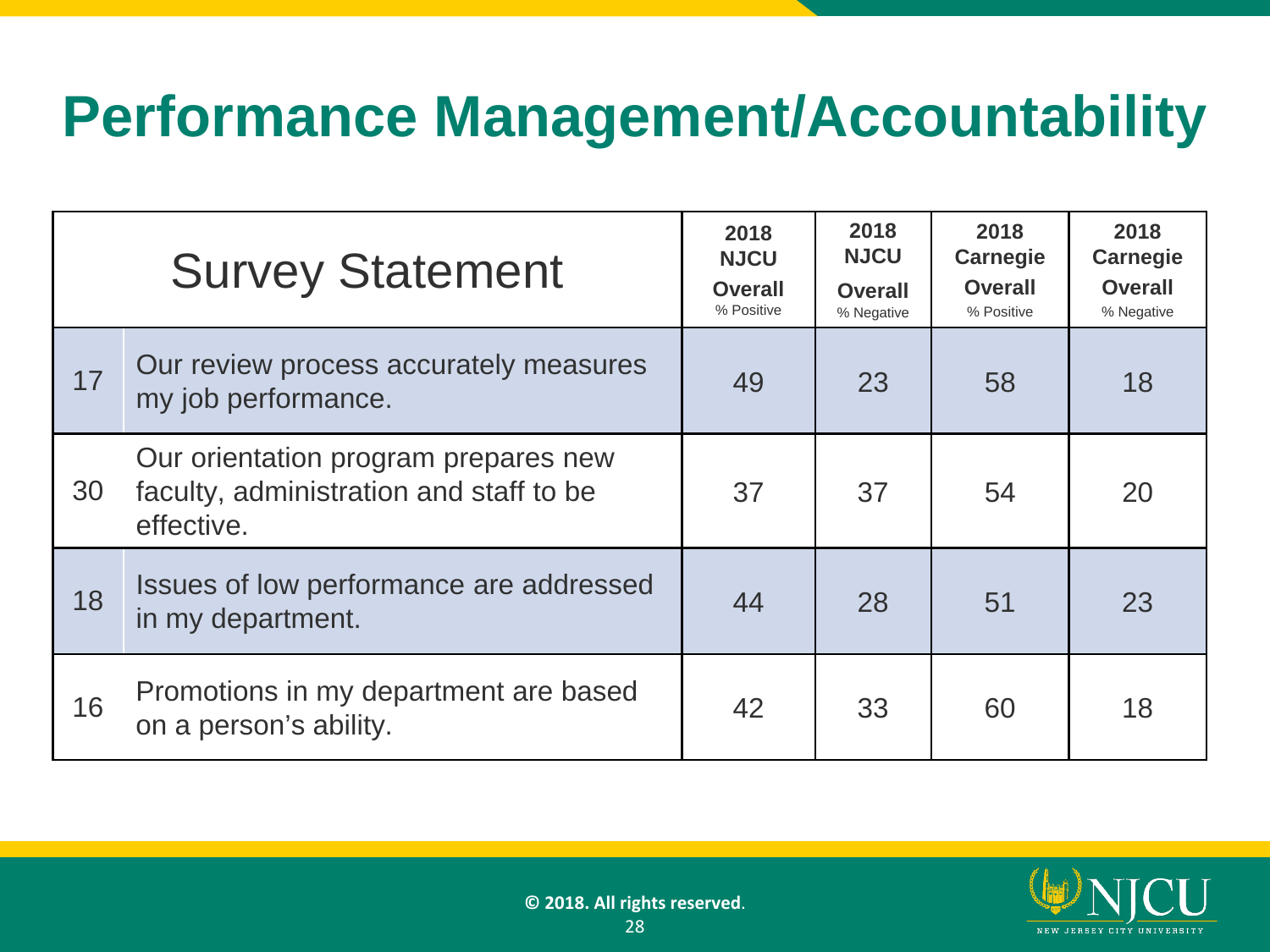#### **Performance Management/Accountability**

|       | <b>Survey Statement</b>                                                                               | 2018<br><b>NJCU</b><br><b>Overall</b><br>% Positive | 2018<br><b>NJCU</b><br><b>Overall</b><br>% Negative | 2018<br><b>Carnegie</b><br><b>Overall</b><br>% Positive | 2018<br><b>Carnegie</b><br><b>Overall</b><br>% Negative |
|-------|-------------------------------------------------------------------------------------------------------|-----------------------------------------------------|-----------------------------------------------------|---------------------------------------------------------|---------------------------------------------------------|
| $*64$ | We are willing to confront difficult and<br>sensitive issues.                                         | 45                                                  | 23                                                  |                                                         |                                                         |
| $*69$ | I am confident that concern about<br>disrespect or unfair treatment will be<br>handled appropriately. | 45                                                  | 30                                                  |                                                         |                                                         |
| $*70$ | When disrespectful student behavior<br>occurs, the University responds<br>appropriately.              | 54                                                  | 16                                                  |                                                         |                                                         |

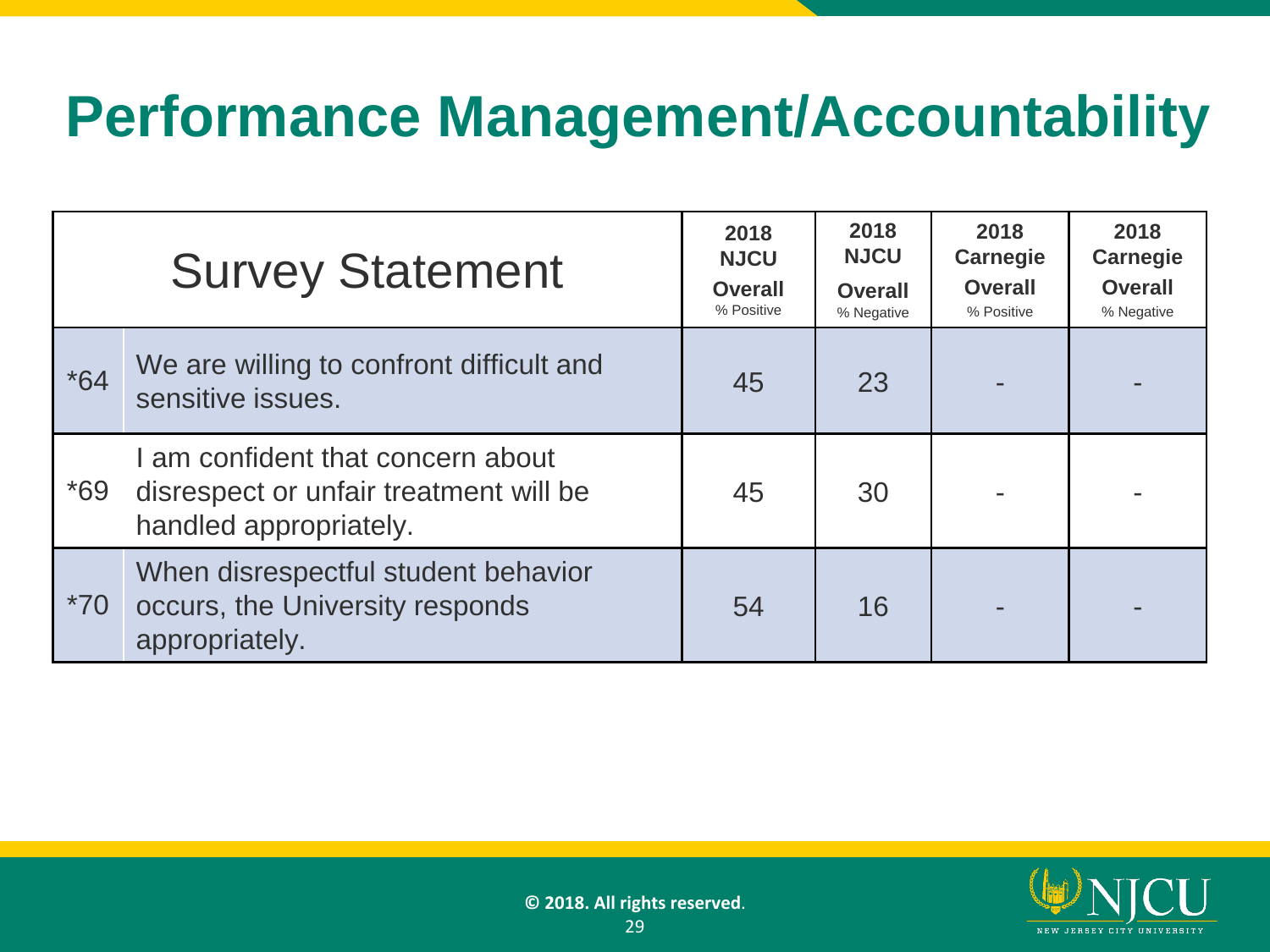#### **Respect & Appreciation**

|       | <b>Survey Statement</b>                                                                                      | 2018<br><b>NJCU</b><br><b>Overall</b><br>% Positive | 2018<br><b>NJCU</b><br><b>Overall</b><br>% Negative | 2018<br><b>Carnegie</b><br><b>Overall</b><br>% Positive | 2018<br><b>Carnegie</b><br><b>Overall</b><br>% Negative |
|-------|--------------------------------------------------------------------------------------------------------------|-----------------------------------------------------|-----------------------------------------------------|---------------------------------------------------------|---------------------------------------------------------|
| 9     | I am regularly recognized for my<br>contributions.                                                           | 43                                                  | 29                                                  | 57                                                      | 19                                                      |
| 35    | Our recognition and awards programs are<br>meaningful to me.                                                 | 43                                                  | 30                                                  | 48                                                      | 25                                                      |
| 52    | We celebrate significant milestones and<br>important accomplishments at this<br>institution.                 | 50                                                  | 15                                                  | 71                                                      | 8                                                       |
| $*65$ | At this institution, people celebrate each<br>other's successes and accomplishments<br>as much as their own. | 43                                                  | 28                                                  |                                                         |                                                         |

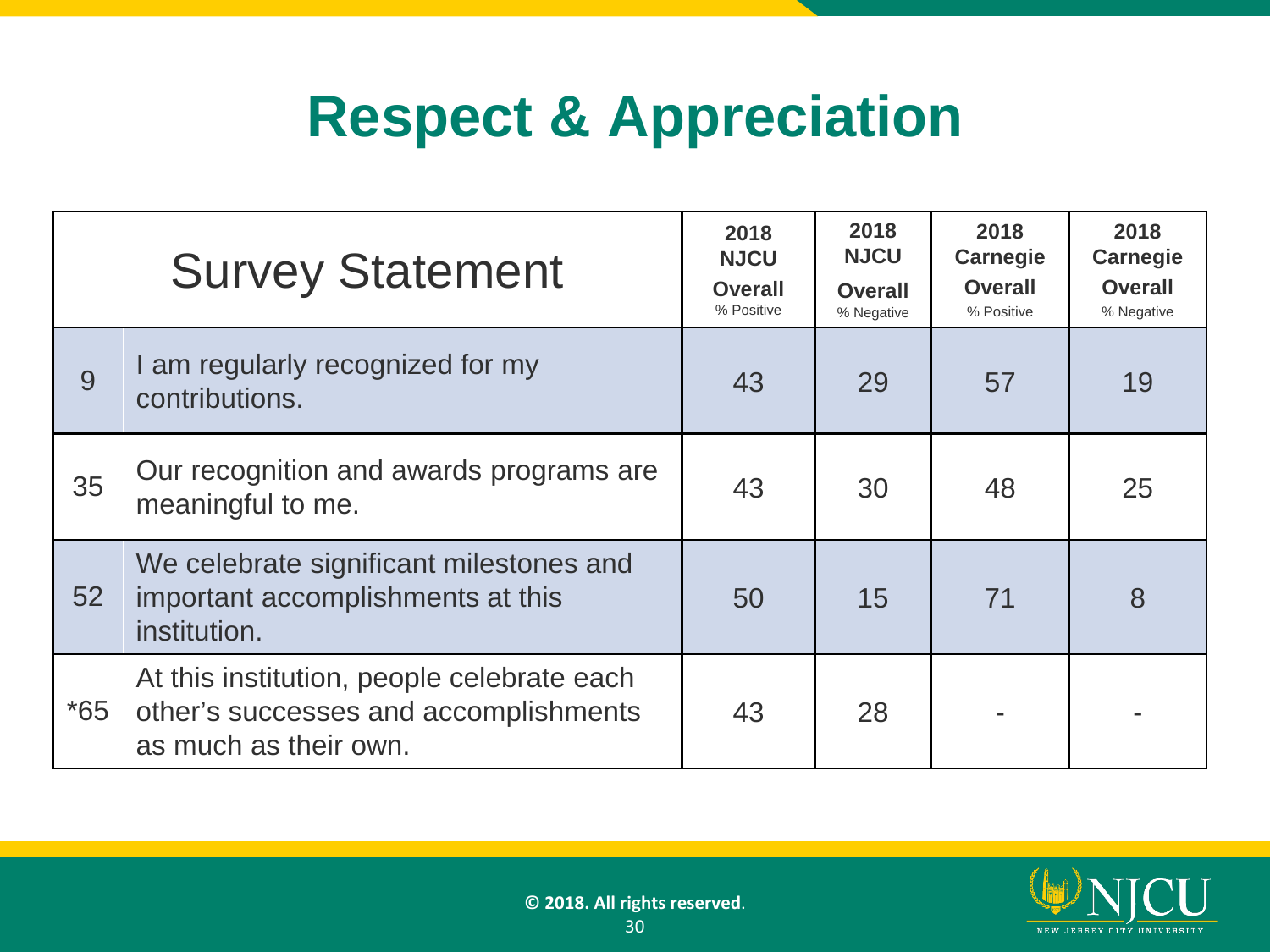#### **Respect & Appreciation**

|       | <b>Survey Statement</b>                                                                                            | 2018<br><b>NJCU</b><br><b>Overall</b><br>% Positive | 2018<br><b>NJCU</b><br><b>Overall</b><br>% Negative | 2018<br><b>Carnegie</b><br><b>Overall</b><br>% Positive | 2018<br><b>Carnegie</b><br><b>Overall</b><br>% Negative |
|-------|--------------------------------------------------------------------------------------------------------------------|-----------------------------------------------------|-----------------------------------------------------|---------------------------------------------------------|---------------------------------------------------------|
| $*62$ | My department supports a work<br>environment where everyone is treated<br>fairly regardless of titles or position. | 64                                                  | 20                                                  |                                                         |                                                         |
| $*63$ | The atmosphere at this institution makes<br>me feel like I am a valued member of this<br>community.                | 48                                                  | 24                                                  |                                                         |                                                         |
| 37    | Senior leadership shows a genuine<br>interest in the well-being of faculty,<br>administration and staff.           | 37                                                  | 34                                                  | 61                                                      | 17                                                      |
| $*67$ | The leaders of this institution value people<br>as their most important resource.                                  | 38                                                  | 35                                                  |                                                         |                                                         |
| $*68$ | The faculty values the contributions for<br>staff.                                                                 | 58                                                  | 15                                                  |                                                         |                                                         |

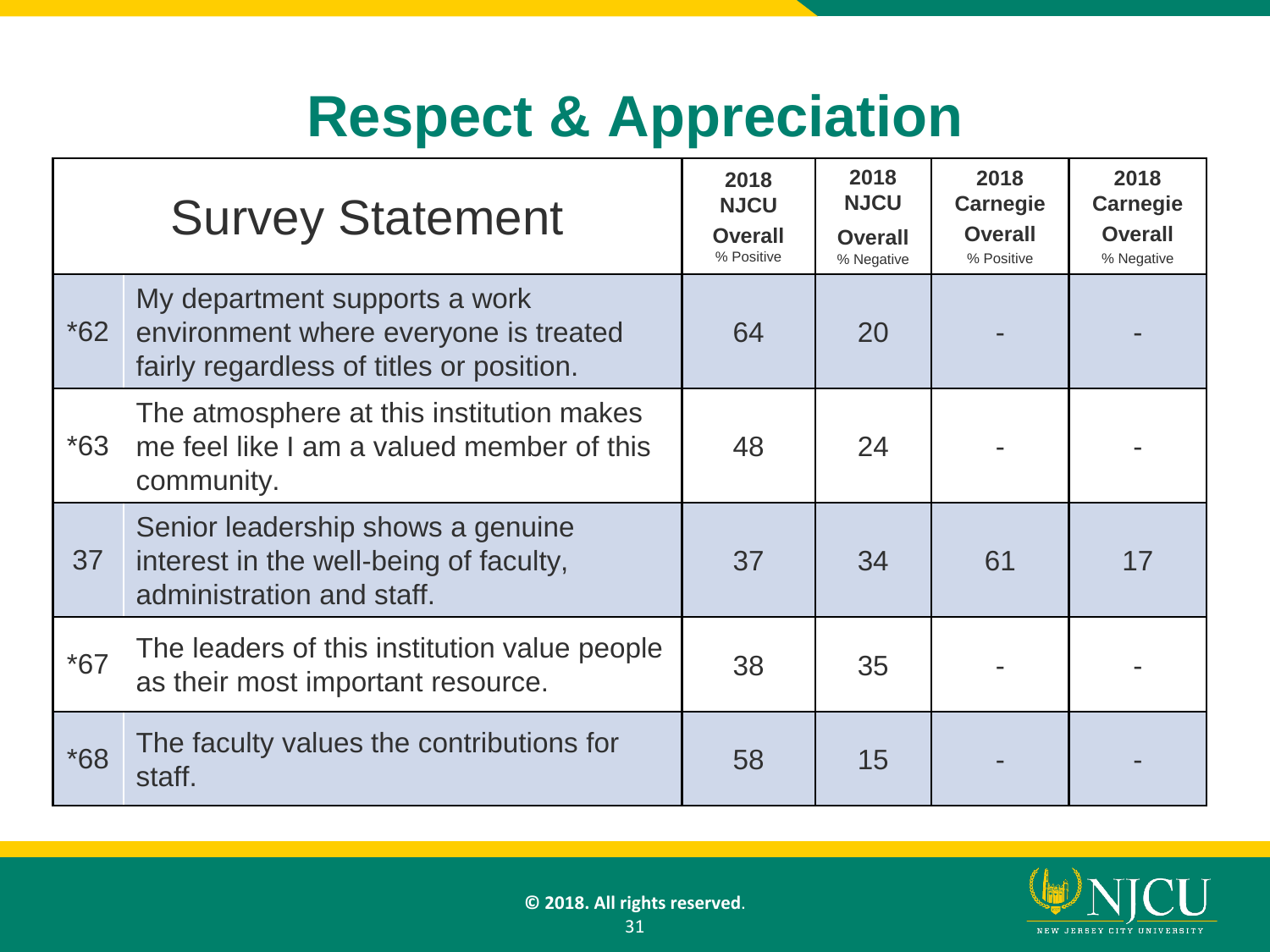## **Communication & Collaboration**

|       | <b>Survey Statement</b>                                                                      | 2018<br><b>NJCU</b><br><b>Overall</b><br>% Positive | 2018<br><b>NJCU</b><br><b>Overall</b><br>% Negative | 2018<br><b>Carnegie</b><br><b>Overall</b><br>% Positive | 2018<br><b>Carnegie</b><br><b>Overall</b><br>% Negative |
|-------|----------------------------------------------------------------------------------------------|-----------------------------------------------------|-----------------------------------------------------|---------------------------------------------------------|---------------------------------------------------------|
| 8     | When I offer a new idea, I believe it will be<br>fully considered.                           | 48                                                  | 22                                                  | 64                                                      | 14                                                      |
| 21    | In my department, we communicate openly<br>about issues that impact each other's work.       | 60                                                  | 18                                                  | 69                                                      | 12                                                      |
| 22    | Changes that affect me are discussed prior<br>to being implemented.                          | 44                                                  | 27                                                  | 52                                                      | 19                                                      |
| 43    | At this institution, we discuss and debate<br>issues respectfully to get better results.     | 36                                                  | 32                                                  | 57                                                      | 15                                                      |
| $*66$ | In my unit, I am not inappropriately<br>interrupted or "talked over" while I am<br>speaking. | 64                                                  | 17                                                  |                                                         |                                                         |

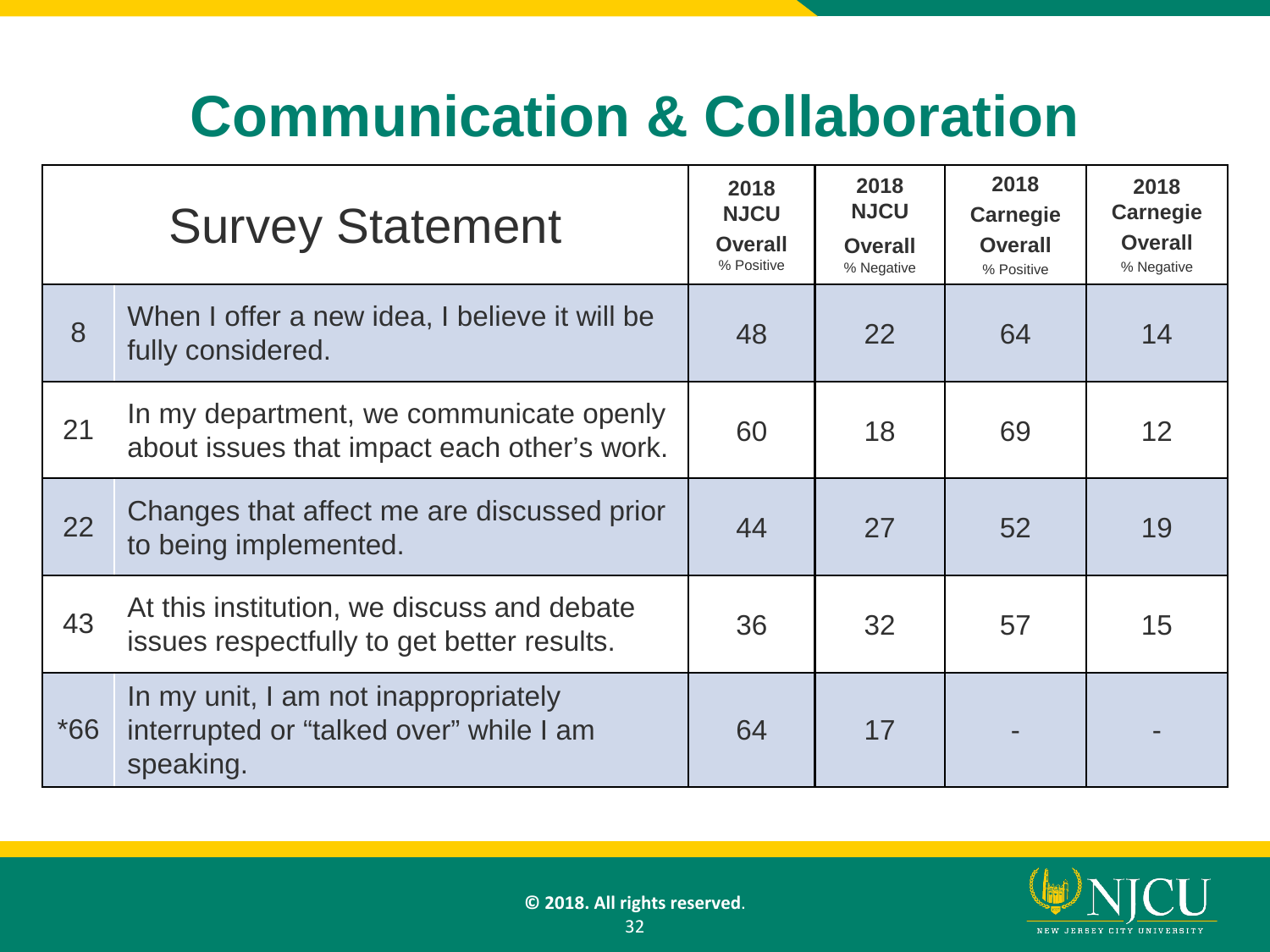## **Communication & Collaboration**

|    | <b>Survey Statement</b>                                                         | 2018<br><b>NJCU</b><br><b>Overall</b><br>% Positive | 2018<br><b>NJCU</b><br>Overall<br>% Negative | 2018<br><b>Carnegie</b><br><b>Overall</b><br>% Positive | 2018<br><b>Carnegie</b><br><b>Overall</b><br>% Negative |
|----|---------------------------------------------------------------------------------|-----------------------------------------------------|----------------------------------------------|---------------------------------------------------------|---------------------------------------------------------|
| 13 | We have opportunities to contribute to<br>important decisions in my department. | 60                                                  | 18                                           | 72                                                      | 10                                                      |
| 23 | People in my department work well<br>together.                                  | 61                                                  | 15                                           | 74                                                      | 8                                                       |
| 26 | I can count on people to cooperate across<br>departments.                       | 47                                                  | 19                                           | 59                                                      | 12                                                      |
| 58 | There's a sense that we're all on the same<br>team at this institution.         | 28                                                  | 40                                           | 54                                                      | 21                                                      |

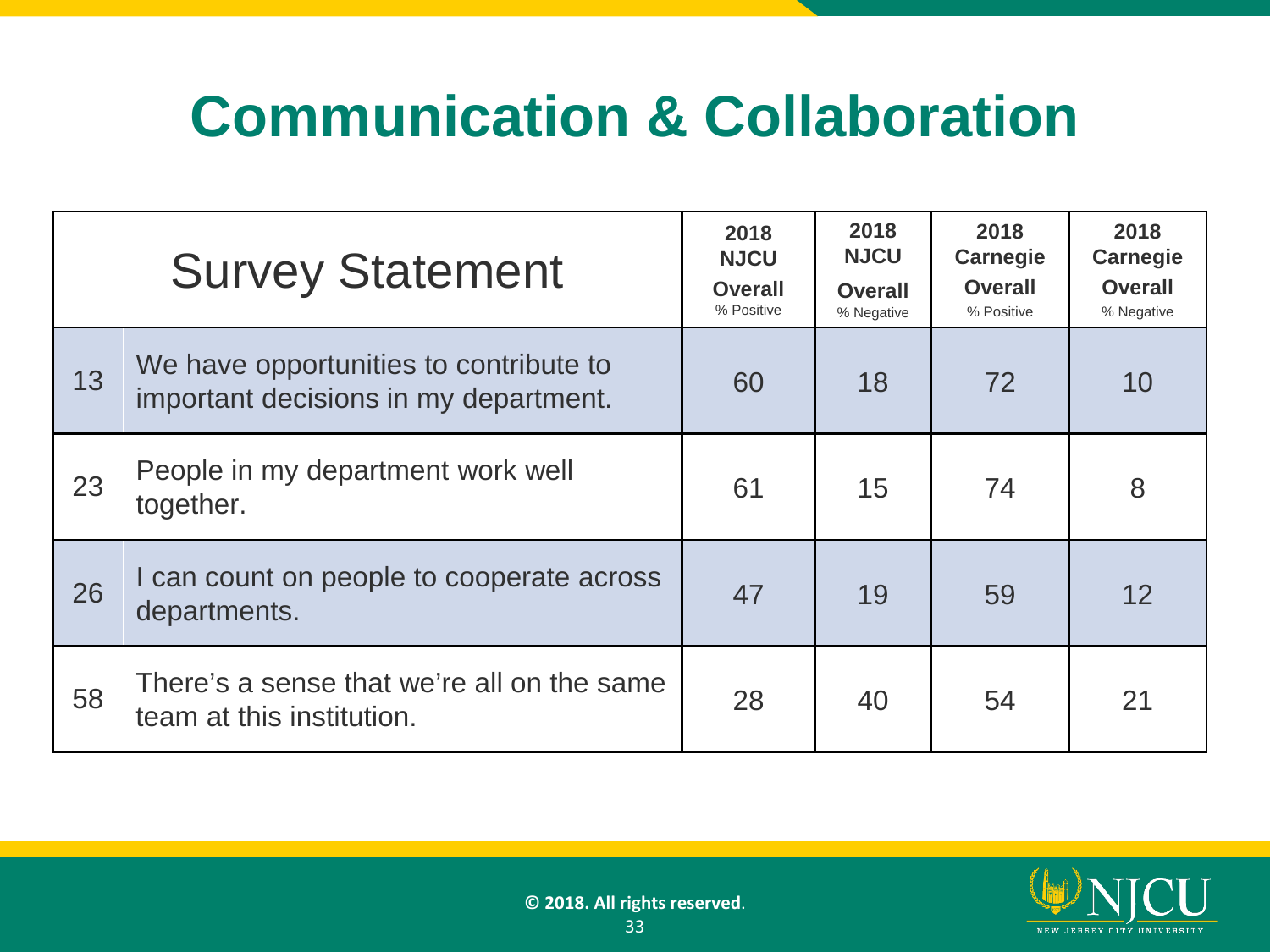#### **Shared Governance**

|    | <b>Survey Statement</b>                                                                                                               | 2018<br><b>NJCU</b><br><b>Overall</b><br>% Positive | 2018<br><b>NJCU</b><br><b>Overall</b><br>% Negative | 2018<br><b>Carnegie</b><br><b>Overall</b><br>% Positive | 2018<br><b>Carnegie</b><br><b>Overall</b><br>% Negative |
|----|---------------------------------------------------------------------------------------------------------------------------------------|-----------------------------------------------------|-----------------------------------------------------|---------------------------------------------------------|---------------------------------------------------------|
| 38 | The role of faculty in shared governance is<br>clearly stated and publicized.                                                         | 40                                                  | 30                                                  | 63                                                      | 15                                                      |
| 39 | Faculty are appropriately involved in<br>decisions related to the education<br>program (e.g., curriculum development,<br>evaluation). | 50                                                  | 22                                                  | 70                                                      | 10                                                      |
| 42 | Faculty, administration and staff are<br>meaningfully involved in institutional<br>planning.                                          | 38                                                  | 29                                                  | 56                                                      | 16                                                      |
| 46 | Faculty, administration and staff work<br>together to ensure the success of<br>institution programs and initiatives.                  | 44                                                  | 23                                                  | 67                                                      | 10                                                      |
| 55 | There is regular and open communication<br>among faculty, administration and staff.                                                   | 37                                                  | 31                                                  | 54                                                      | 17                                                      |

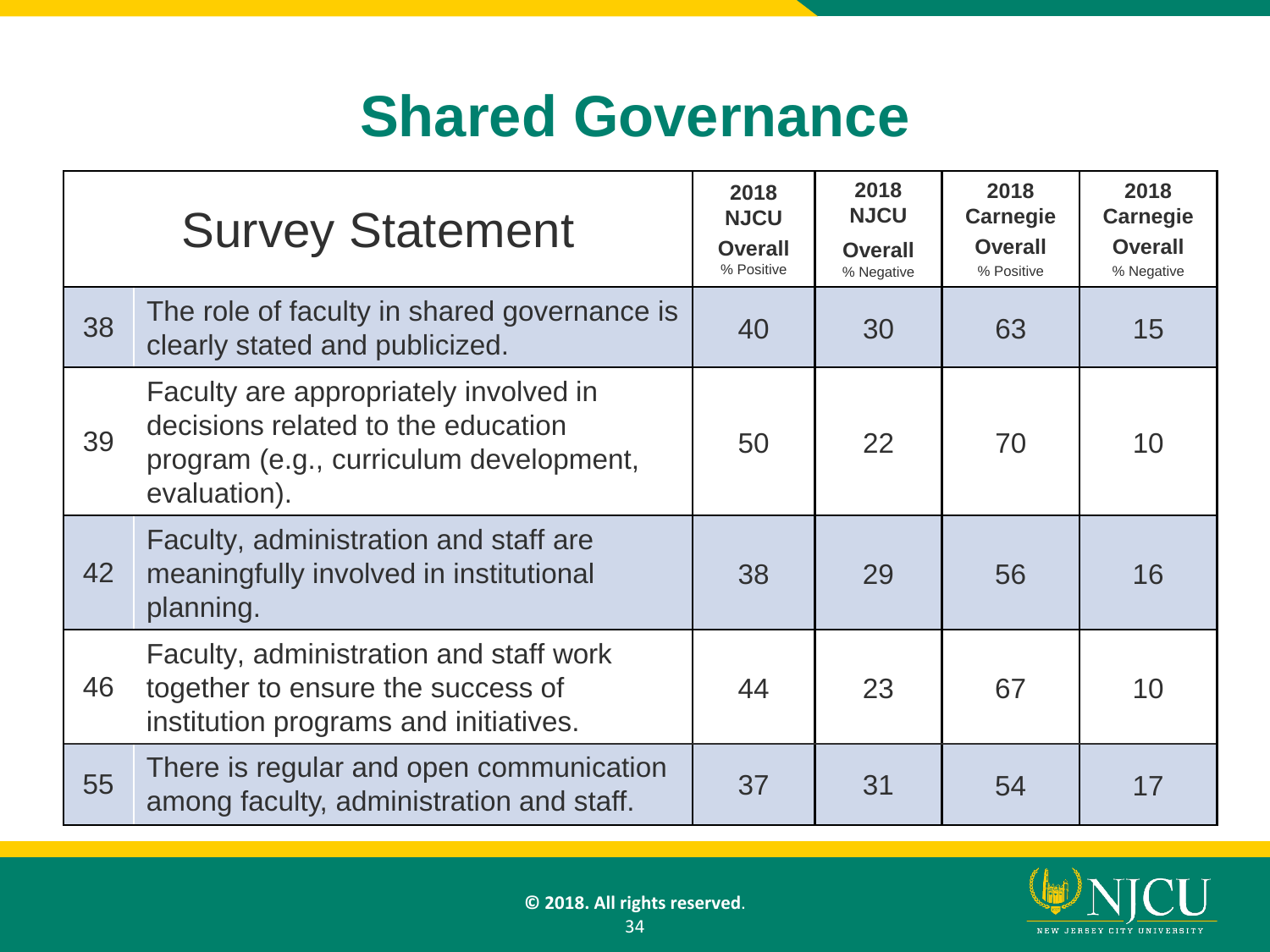#### **Senior Leadership**

|    | <b>Survey Statement</b>                                                                                   | 2018<br><b>NJCU</b><br><b>Overall</b><br>% Positive | 2018<br><b>NJCU</b><br><b>Overall</b><br>% Negative | 2018<br><b>Carnegie</b><br><b>Overall</b><br>% Positive | 2018<br><b>Carnegie</b><br><b>Overall</b><br>% Negative |
|----|-----------------------------------------------------------------------------------------------------------|-----------------------------------------------------|-----------------------------------------------------|---------------------------------------------------------|---------------------------------------------------------|
| 27 | Senior leadership provides a clear<br>direction for this institution's future.                            | 37                                                  | 34                                                  | 57                                                      | 19                                                      |
| 41 | Senior leadership communicates openly<br>about important matters.                                         | 38                                                  | 31                                                  | 56                                                      | 18                                                      |
| 32 | Our senior leadership has the knowledge,<br>skills and experience necessary for<br>institutional success. | 46                                                  | 25                                                  | 66                                                      | 13                                                      |
| 48 | Senior leadership regularly models this<br>institution's values.                                          | 46                                                  | 25                                                  | 69                                                      | 11                                                      |
| 56 | I believe what I am told by senior<br>leadership.                                                         | 40                                                  | 30                                                  | 61                                                      | 16                                                      |

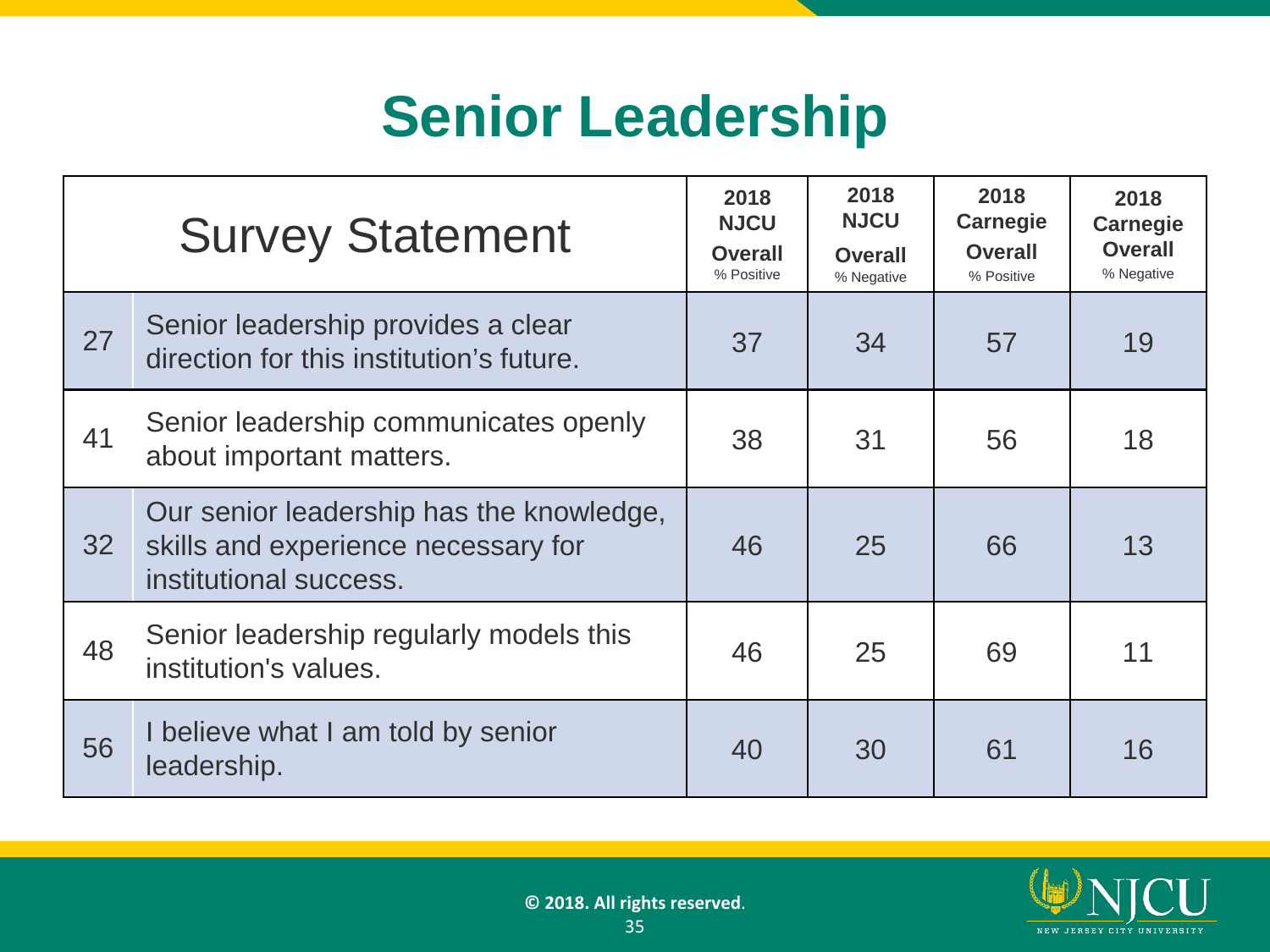#### **Next Steps**

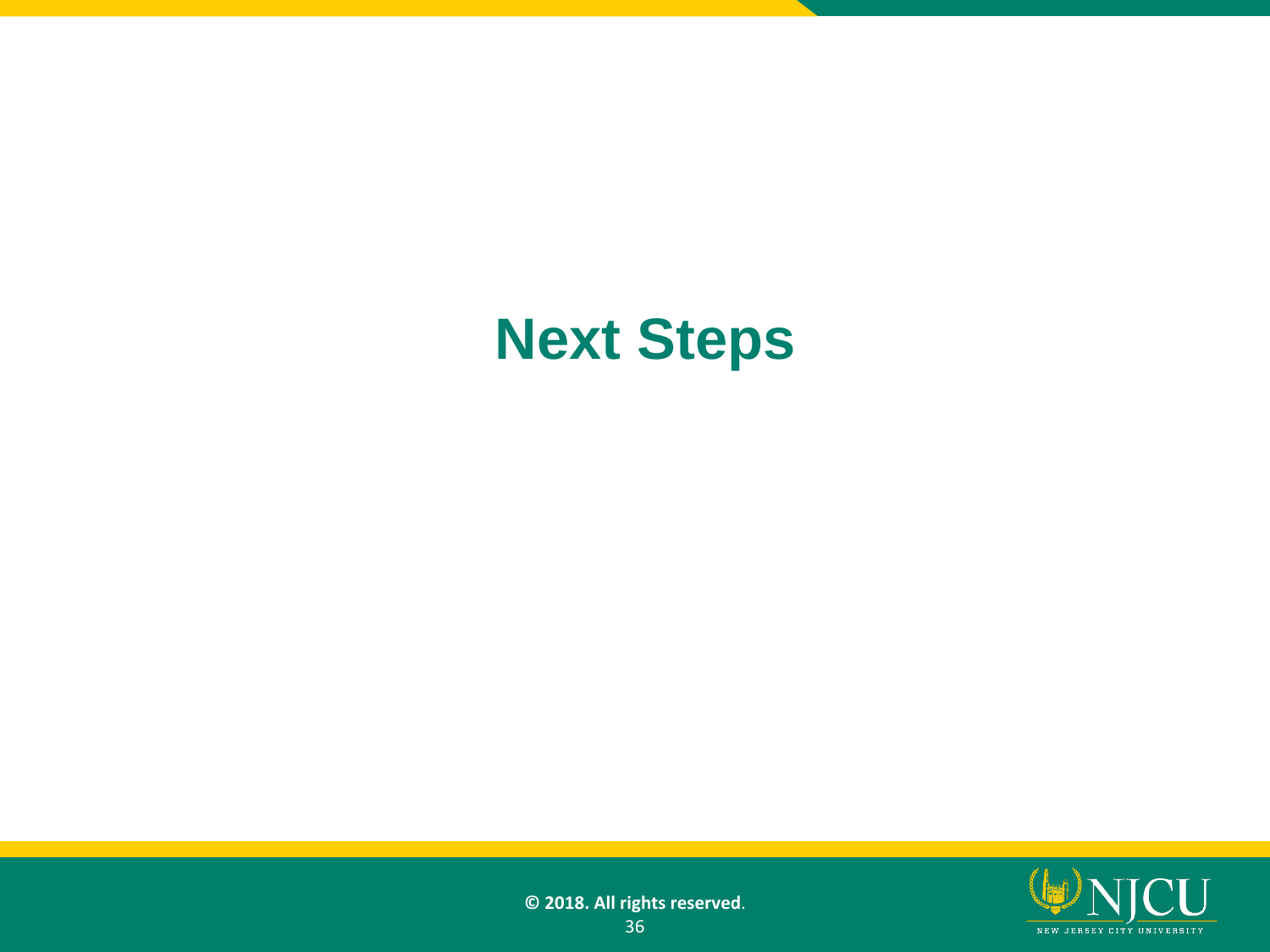#### **2018 Survey Recommendations**

- 1. Communicate a high level summary of the survey results to appropriate leadership groups and to the NJCU community as a whole.
- 2. Capitalize on linkages to existing ongoing initiatives (e.g. Strategic Planning, Accreditation Self-Study).
- 3. Consider introducing formal mechanisms/processes to enhance Senior Leadership visibility, interaction and relationship with the goals of fostering a greater sense of connection to and confidence in Senior Leadership.
- 4. Review existing communication structures, processes, and norms to better determine what is currently working well and how best to strengthen the quality of communication and dialogue.
- 5. Review and address fairness concerns regarding performance management processes and accountability. Ensure systems and processes related to ensuring fair treatment are current and consistently communicated.

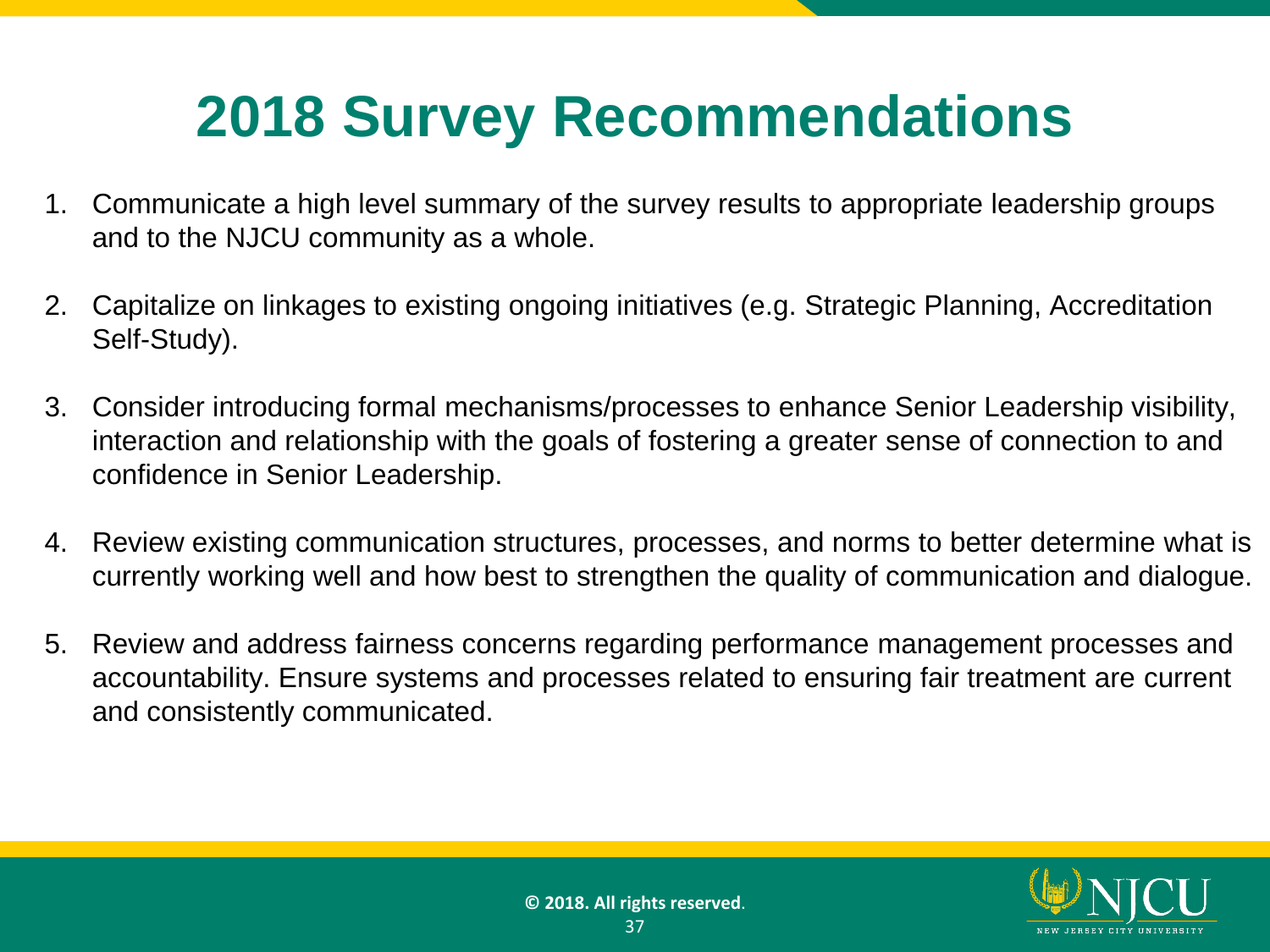#### **Additional Resources**

#### Richard K. Boyer [rboyer@modernthink.com](mailto:rboyer@modernthink.com) 302.764.4477

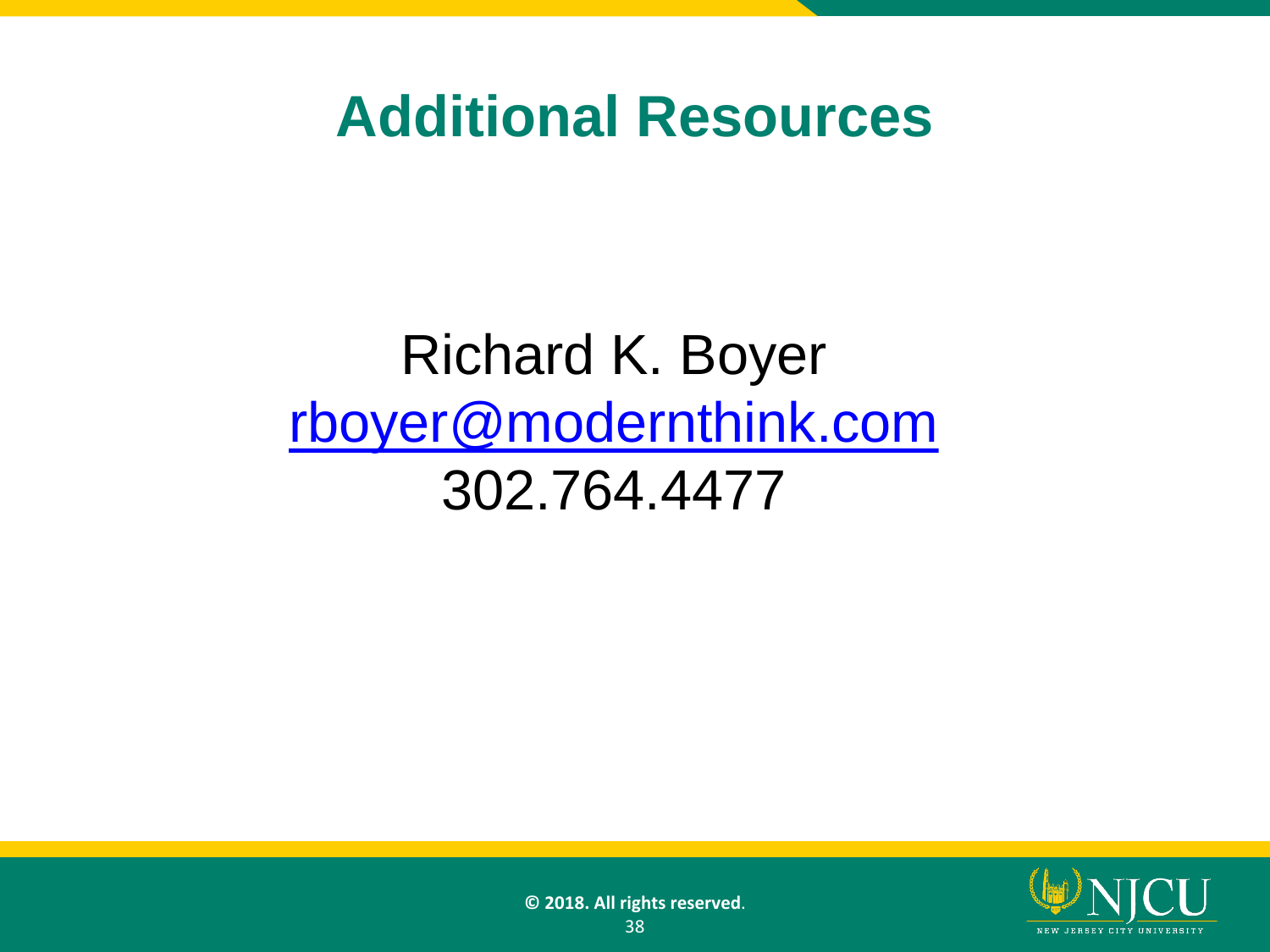#### **Employee Engagement**

#### **CUPA-HR**

*Employee engagement is the act of committing - rationally or emotionally - to something or someone within the organization. Engaged employees hold a positive emotional connection to their work. They value, enjoy and believe in their jobs, managers, teams, and organizations. A complex concept, engagement is influenced by many factors—from workplace culture, organizational communication and managerial styles to trust and respect, leadership and company reputation.*

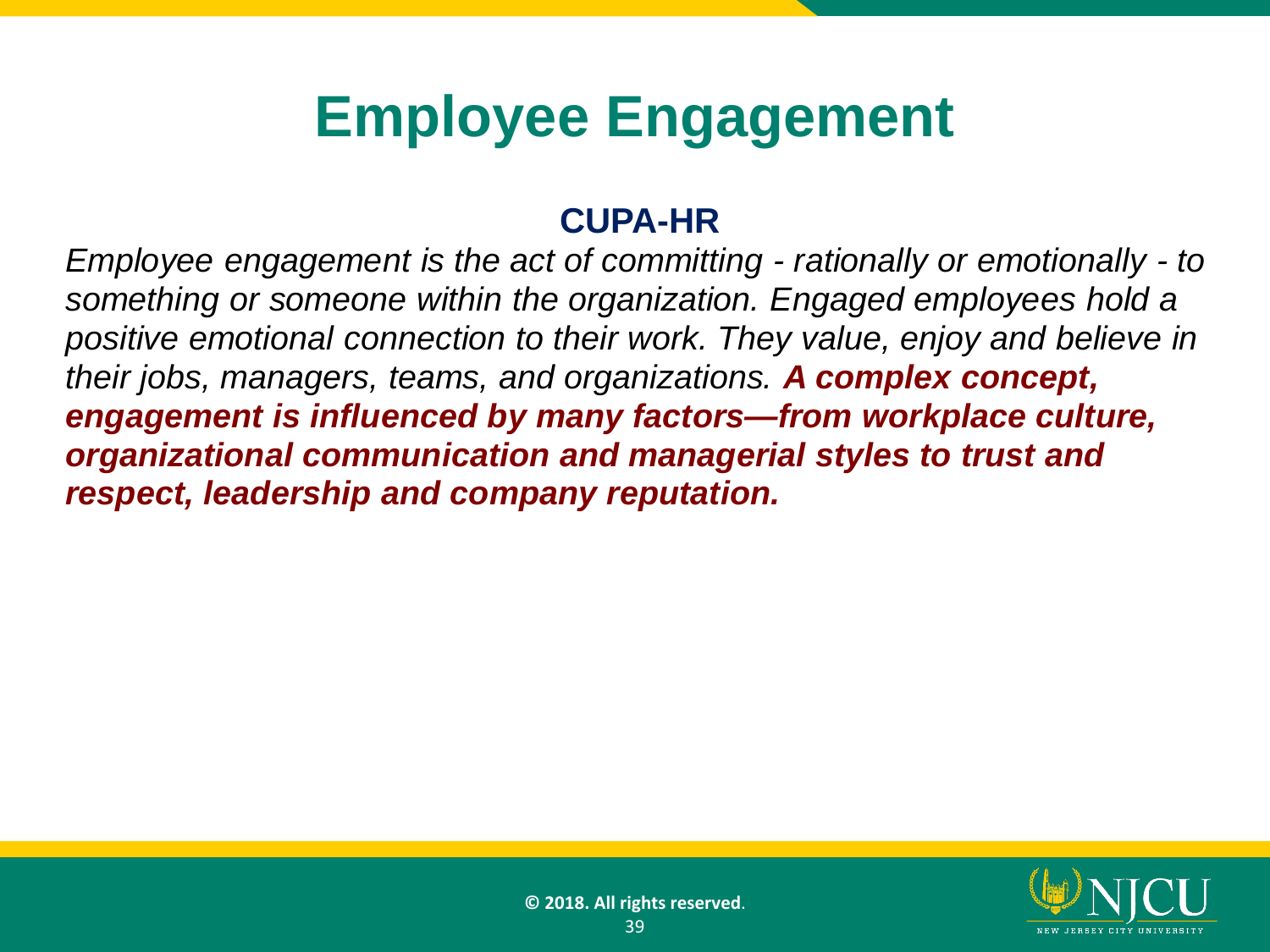## **15 Core Survey Dimensions**

- *Job Satisfaction/Support* **–** provides insight into the satisfaction with job fit, autonomy and resources
- *Teaching Environment* **–** with a particular focus on faculty, this dimension consists of statements that address the balance between teaching, research and service; the support for advising/mentoring students; and recognition for outstanding teaching
- *Professional Development*  provides insight into the reported satisfaction with career/professional development opportunities; and for faculty, support for research and clarity of the tenure process
- *Compensation, Benefits & Work/Life Balance*  captures information about the perceived fairness of compensation and the effectiveness of the benefits offered
- *Facilities*  provides insight into the reported satisfaction with physical workspace, overall campus appearance and confidence in experiencing a safe and secure environment

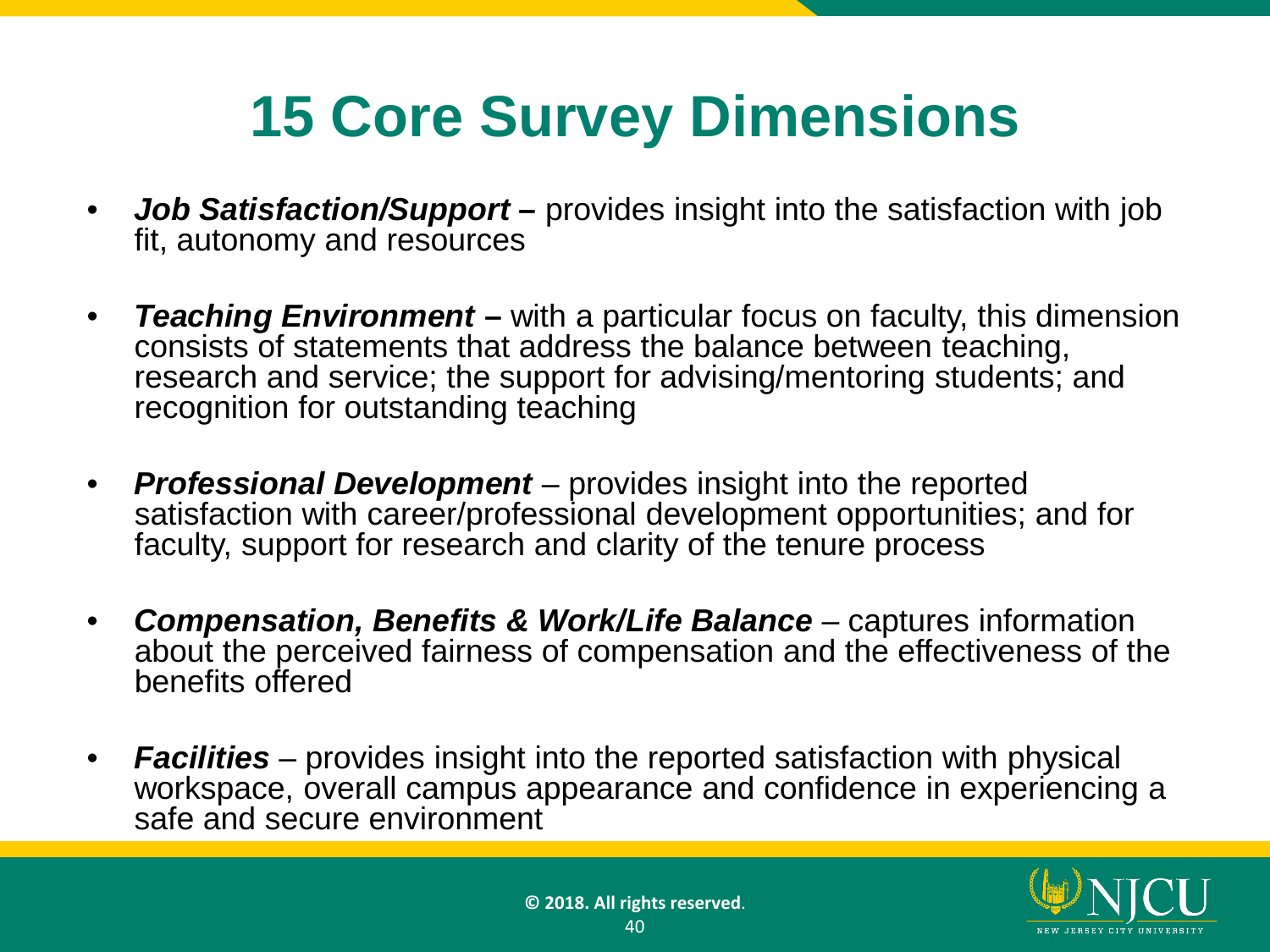#### **15 Core Survey Dimensions**

- *Policies, Resources & Efficiency* **–** assesses the perceived effectiveness of various systems, policies and infrastructure
- *Shared Governance* **–** captures information about the perception of inclusion and cooperation as related to shared governance
- *Pride* evaluates the sense of pride and connection faculty/employees report regarding their affiliation with the institution
- *Supervisor/Department Chairs* **–** provides insight into the relationship faculty/employees report with their department chair or supervisor and assesses critical managerial competencies
- *Senior Leadership* **–** measures the confidence faculty and employees report in the capabilities and credibility of senior leadership; senior leadership was defined as the most senior members of the institution

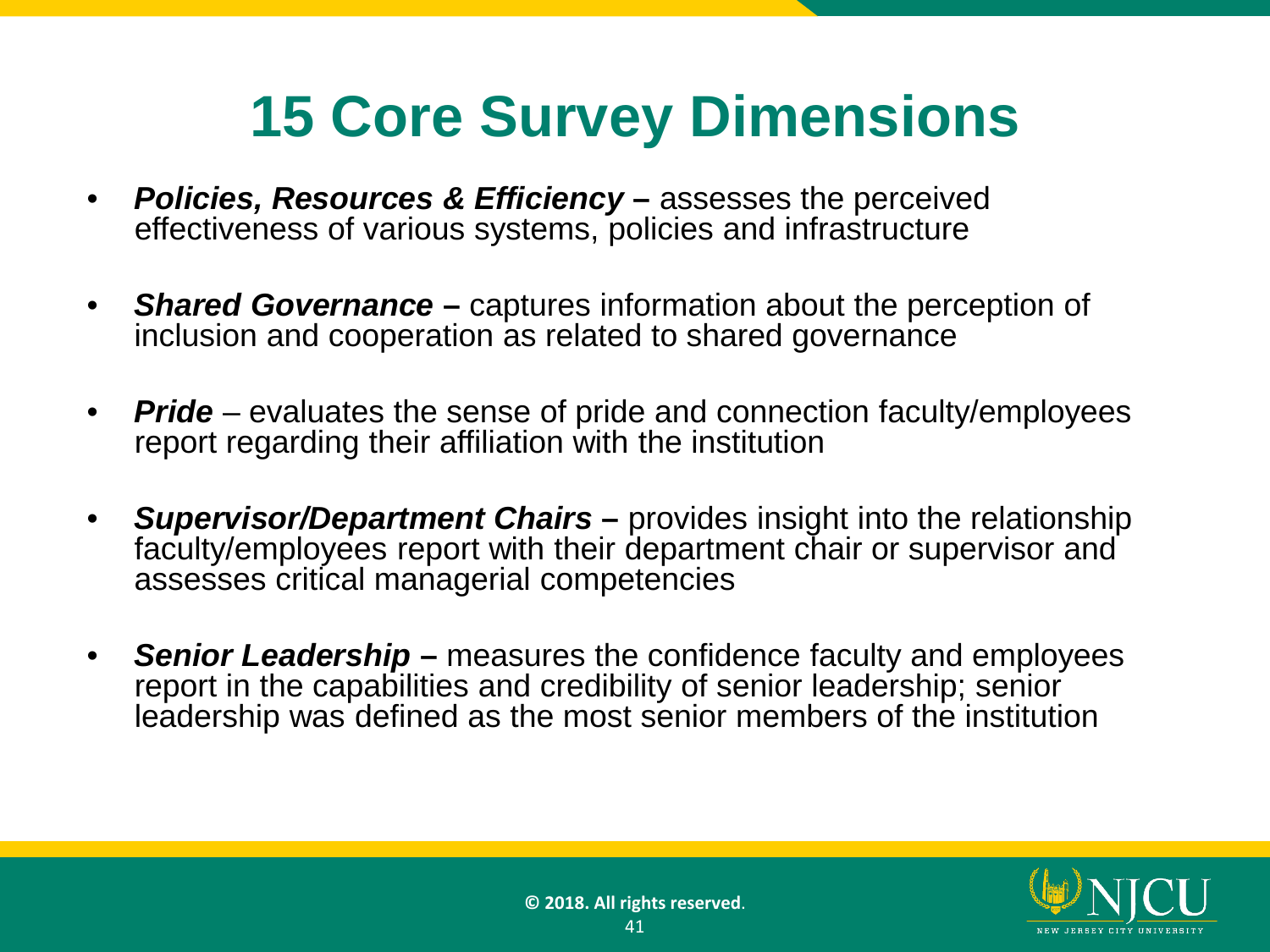#### **15 Core Survey Dimensions**

- *Faculty, Administration & Staff Relations* provides insight into the quality of faculty, administration and staff relations with a focus on the perception of support, cooperation and
- *Communication* assesses the quality of internal communications specifically as related to transparency, clarity and interactivity
- *Collaboration* measures the perceived cooperation and collegiality within workgroups and across the institution
- *Fairness* measures confidence in fair and consistent treatment, especially regarding performance management and issues of accountability
- *Respect & Appreciation* provides insight into the degree to which faculty/employees feel respected and valued